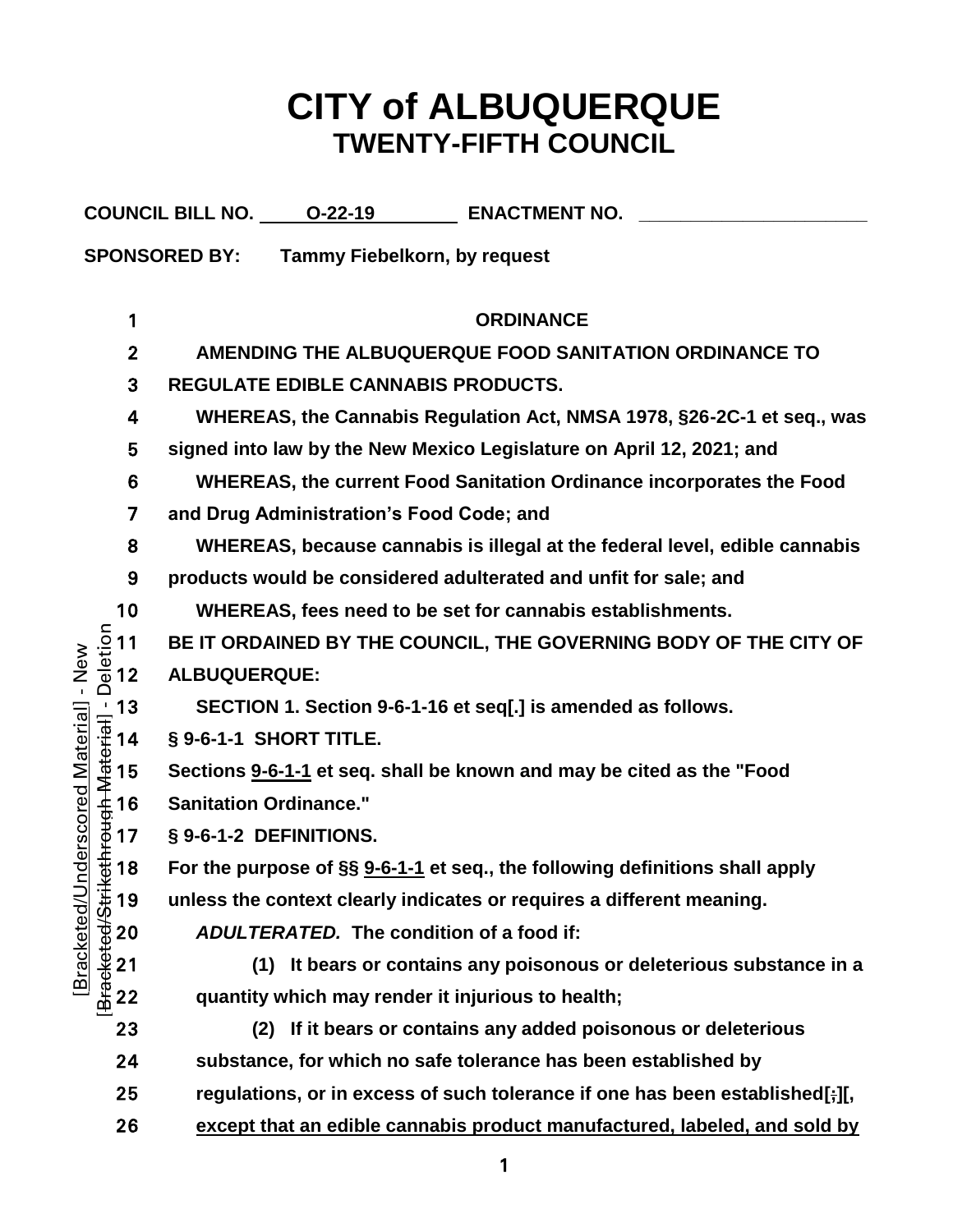**a cannabis establishment in compliance with the Cannabis Regulation Act, Chapter 26, Article 2C NMSA 1978 shall not be considered adulterated solely on the basis of its cannabis content;]**

**(3) If it consists in whole or in part of any filthy, putrid or decomposed substance, or if it is otherwise unfit for human consumption;**

**(4) If it has been produced, processed, prepared, packed or held under insanitary conditions, whereby it may have become contaminated with filth, or whereby it may have been rendered diseased, unwholesome or injurious to health;**

**(5) If it is in whole or in part the product of a diseased animal, or an animal which has died otherwise than by slaughter;**

**(6) If its container is composed in whole or in part of any poisonous or deleterious substance which may render the contents injurious to health.**

*APPROVED.* **Acceptable to the enforcement authority based on its** 

**determination as to conformance with appropriate standards and good public** 

17 **health practice.**<br>  $\frac{5}{10}$  18 *COMMISSAR*<br>  $\frac{1}{\omega}$  19 in which food, c *COMMISSARY.* **A processing establishment, restaurant, or any other place**  in which food, containers or supplies are kept, handled, prepared, packaged or

 $\frac{1}{10}$  20 stored.<br>  $\frac{1}{2}$  21 COR<br>  $\frac{2}{2}$  22 accepta<br>  $\frac{1}{2}$  23 contact<br>  $\frac{1}{2}$  24 and oth *CORROSION-RESISTANT MATERIALS.* **Those materials that maintain acceptable surface characteristics under prolonged influence of the food to be contacted, the normal use of cleaning compounds and bactericidal solutions**  and other conditions of use.

EASILY CLEANABLE. That surfaces are readily accessible and made of<br>  $\frac{4}{30}$  26 such material and finish and so fabricated that residue may be effectively<br>  $\frac{4}{30}$  27 removed by normal cleaning methods.<br>
<u>EDIBLE CANNA</u> **such material and finish and so fabricated that residue may be effectively**  removed by normal cleaning methods.

*[EDIBLE CANNABIS PRODUCT.* **Any food containing cannabis permitted under Cannabis Regulation Act, Chapter 26, Article 2C NMSA 1978.]**

*ENFORCEMENT AUTHORITY.* **The Mayor or his designated agent(s).**

*EMPLOYEE.* **The permit holder, individuals having supervisory or** 

**management duties and any person working in a food-service and/or food processing establishment.**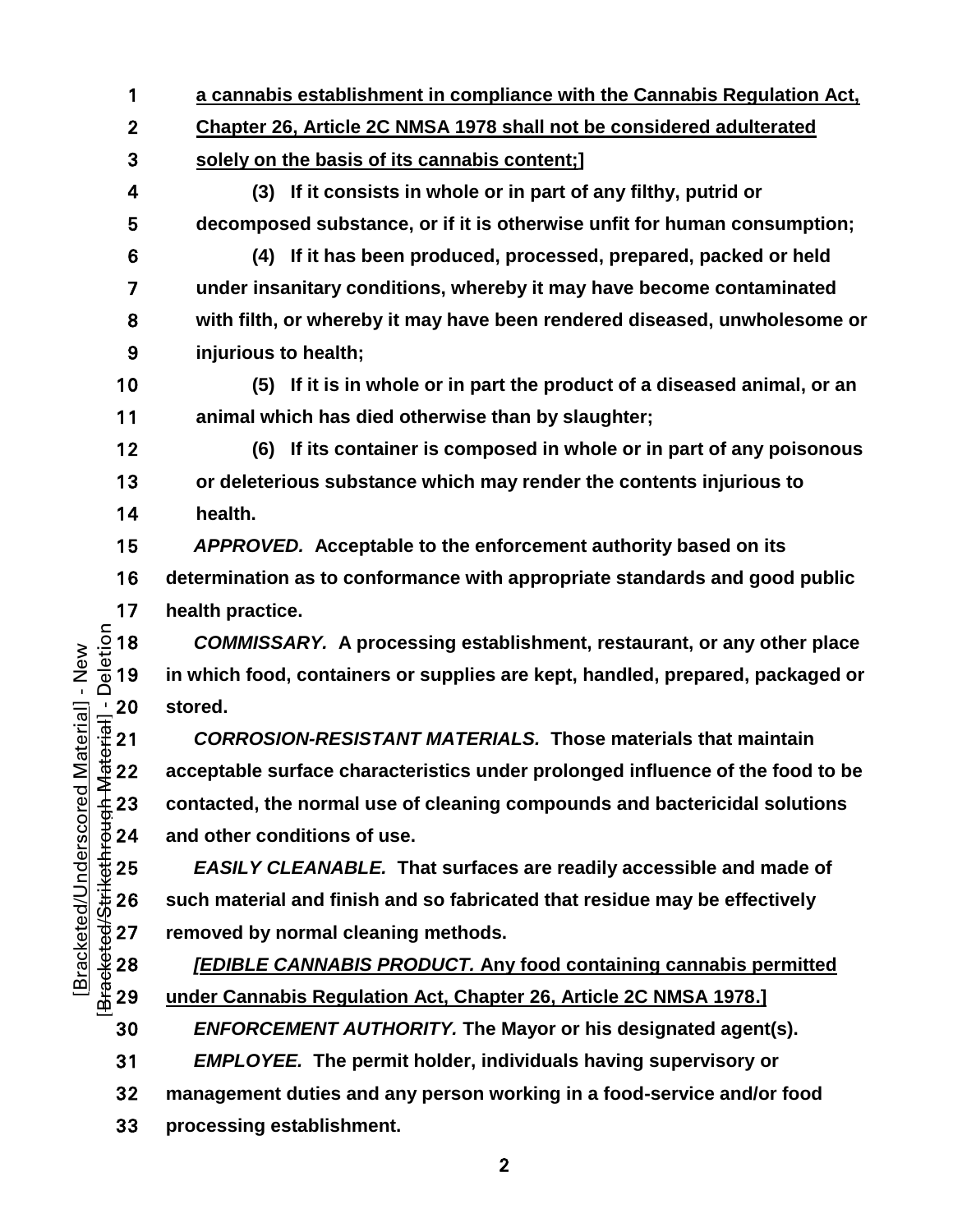*EQUIPMENT.* **All stoves, ranges, hoods, meat saws, slicers, mixers, meatblocks, tables, counters, refrigerators, sinks, dishwashing machines, steamtables, or similar items, other than utensils, used in the operation of a food-service or food processing establishment.**

*EXTENSIVELY REMODELED.* **Any remodeling involving structural alteration of walls, replacement or modification of plumbing, or major equipment replacement exclusive of normal maintenance and repairs.**

*FOOD.* **Any raw, cooked, processed edible substance, ice, beverage or ingredient used or intended for use or for sale in whole or in part for human consumption.**

*FOOD-CONTACT SURFACES.* **Those surfaces of equipment and utensils with which food normally comes in contact, and those surfaces from which food may drain, drip or splash back onto surfaces normally in contact with food.**

*FOOD PROCESSING ESTABLISHMENT.* **A commercial establishment in which food is processed, prepared, packaged, stored or distributed for human** 

17 consumption excluding meat markets, retail food stores and warehouses.<br>  $\frac{5}{2}$  18 *[FOOD PROCESSING ESTABLISHMENT—CANNABIS.* A specific, limite<br>  $\frac{1}{2}$  19 type of food processing establishment which is also a cann *[FOOD PROCESSING ESTABLISHMENT—CANNABIS.* **A specific, limited type of food processing establishment which is also a cannabis establishment**  <u><sup>1</sup> 20 licensed under the Cannabis Regulation Act, Chapter 26, Article 2C NMSA<br>  $\frac{1978}{45}$  21 1978, where edible cannabis products are processed, prepared, packaged,<br>  $\frac{4}{3}$  22 stored or distributed for human consu</u> **1978, where edible cannabis products are processed, prepared, packaged, stored or distributed for human consumption excluding retail cannabis establishments and warehouses.]**

*FOOD-SERVICE ESTABLISHMENT.* **Any place where food is prepared and**  THE 25 intended for individual portion service and includes the site at which individual<br>  $\frac{1}{20}$  portions are provided. The term includes any such place regardless of<br>  $\frac{1}{20}$  whether consumption is on or off the p **portions are provided. The term includes any such place regardless of whether consumption is on or off the premises and regardless of whether there is a charge for the food. The term also includes delicatessen-type operations that prepare sandwiches intended for individual portion service. The term does not include private homes where food is prepared or served for individual family consumption, retail food stores, limited facilities as defined by §§ [9-6-1-1](https://codelibrary.amlegal.com/codes/albuquerque/latest/albuquerque_nm/0-0-0-11482#JD_9-6-1-1) et seq. or the location of food vending machines and supply vehicles.**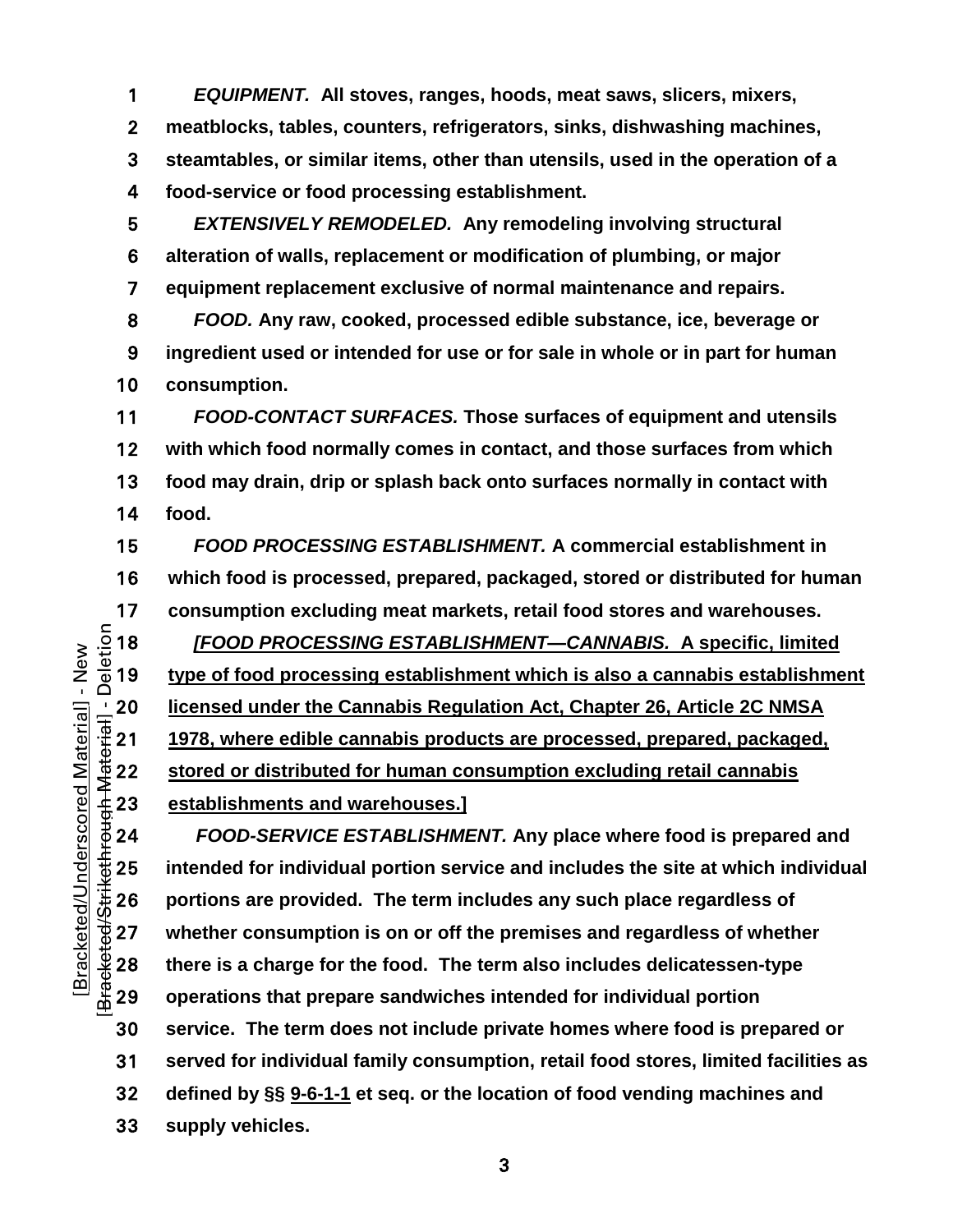**food-service establishment which is a cannabis establishment licensed under the Cannabis Regulation Act, Chapter 26, Article 2C NMSA 1978, where edible cannabis product is prepared, or prepared and served, and intended for individual portion service. The term includes a licensed cannabis establishment with a licensed cannabis consumption area pursuant to the Cannabis Regulation Act, Chapter 26, Article 2C NMSA 1978. The term does not include private homes.]** *GROSS SALES.* **The total amount of money or the monetary value of other consideration received from selling food on a calendar year basis by each food service establishment or by each food processing establishment as defined in §§ [9-6-1-1](https://codelibrary.amlegal.com/codes/albuquerque/latest/albuquerque_nm/0-0-0-11482#JD_9-6-1-1) et seq.** *HAMBURGER.* **Chopped fresh beef.**

*[FOOD-SERVICE ESTABLISHMENT—CANNABIS.* **A specific, limited type of** 

*HERMETICALLY SEALED CONTAINER.* **A container designed and intended to be secure against the entry of microorganisms and to maintain the commercial sterility of its content after processing.**

17 *INFLATION FACTOR.* An index by which established fees are either<br>  $\frac{5}{8}$  18 increased or decreased relative to inflation.<br>
219 *KITCHENWARE.* All multi-use utensils other than tableware. increased or decreased relative to inflation.

*KITCHENWARE.* **All multi-use utensils other than tableware.**

<u><sup>1</sup>/20 *LIMITED FACILITY.* A residential dwelling meeting applicable zoning<br>
definition:<br>
21 requirements and other pertinent requirements of law, that provides lodg<br>
22 and meals for remuneration.<br>
4 23 *MISLABELED*. Th</u> **requirements and other pertinent requirements of law, that provides lodging**  and meals for remuneration.

*MISLABELED.* **The presence of any written, printed, or graphic matter upon or accompanying food or containers of food which is false, misleading,** 

 $+6000$ ⇒ 25 or which violates any applicable federal, state or local labeling requirements.<br>
∴‡ 26 *MOBILE FOOD UNIT.* A vehicle-mounted food service establishment<br>
⇒ 27 designed to be readily movable from location to lo *MOBILE FOOD UNIT.* **A vehicle-mounted food service establishment**  designed to be readily movable from location to location.

*PACKAGED.* **Bottled, canned, cartoned, or securely wrapped.**

*PERISHABLE FOOD.* **Any food of such type or in such condition as may spoil.**

*PERSON.* **An individual, partnership, corporation, association, nonprofit** 

**organization, educational institution, governmental or any other legal** 

**entity. This term means either the singular or the plural as the case may be.**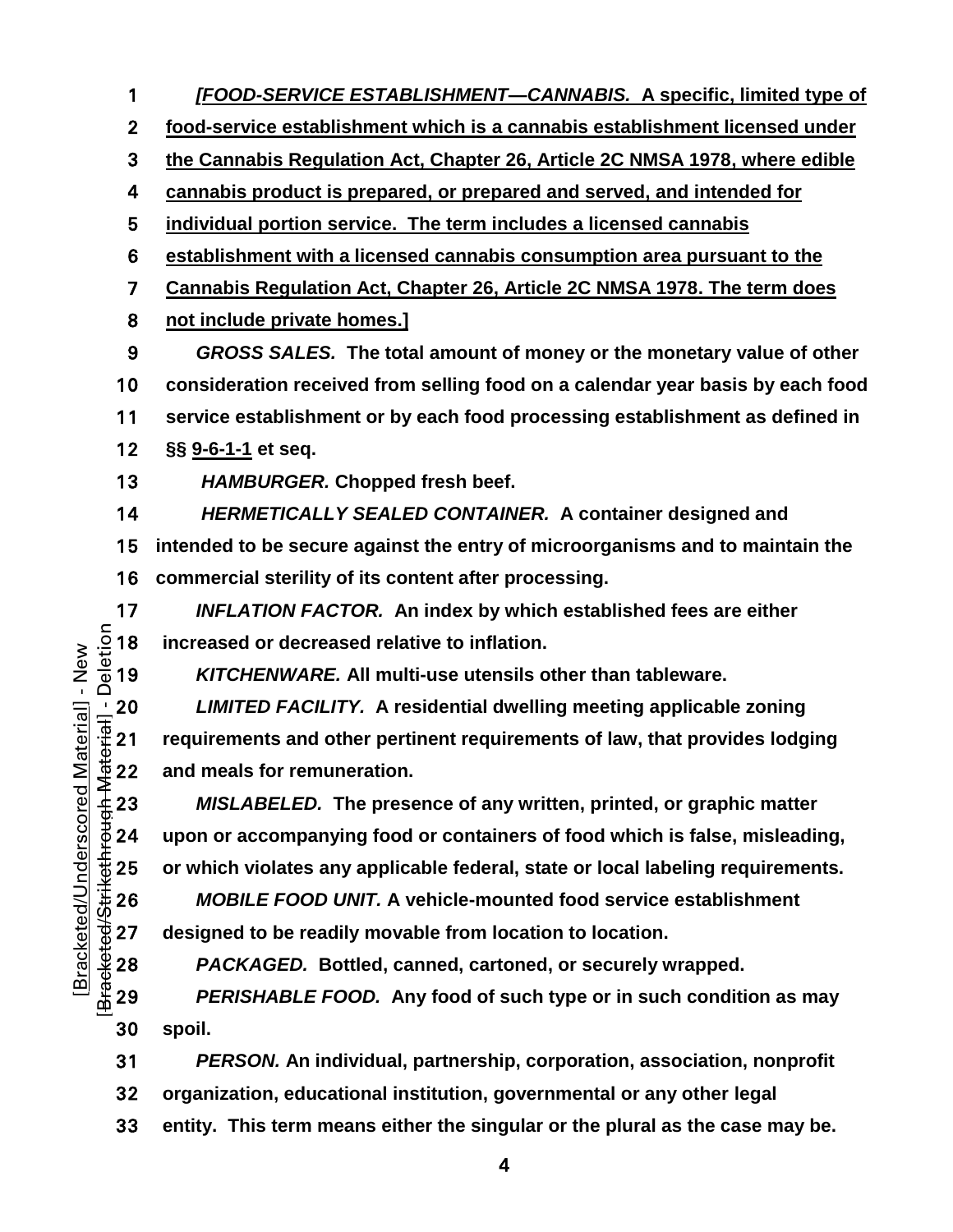*PERSON IN CHARGE.* **The individual present in a food-service or food processing establishment who is the apparent supervisor of the establishment at the time of inspection. If no individual is the apparent supervisor, then any employee present is the person in charge.**

*POTENTIALLY HAZARDOUS FOOD.* **Any food or food ingredient, natural or synthetic, in a form capable of supporting:**

- 
- 

**(1) The rapid and progressive growth of infectious or toxicogenic microorganisms; or**

**(2) The slower growth of** *C. botulinum***.**

**Exceptions to the above definition include; eggs with shells intact; foods with a water activity value of .85 or less; foods with a pH value of 4.6 or less; or foods for which laboratory evidence (acceptable to the regulatory authority) demonstrates that rapid and progressive growth of infectious and toxicogenic** 

**microorganisms cannot occur.**

*PUSH CART.* **A nonself-propelled vehicle limited to the preparation and serving of frankfurters, commissary wrapped food maintained at safe** 

17 temperatures or limited to serving nonpotentially hazardous food.<br>  $\frac{5}{10}$  18 SAFE TEMPERATURES. As applied to potentially hazardous for  $\frac{1}{10}$  19 temperatures of 45° F. (7° C.) or below and 140° F. (60° C.) or a *SAFE TEMPERATURES.* **As applied to potentially hazardous food means temperatures of 45° F. (7° C.) or below and 140° F. (60° C.) or above.**

*SANITIZATION.* Effective bactericidal treatment of clean surfaces of<br>  $\frac{1}{3}$  21 equipment and utensils by a process that provides enough accumulative<br>
22 or concentration of chemicals for enough time to reduce the **equipment and utensils by a process that provides enough accumulative heat or concentration of chemicals for enough time to reduce the bacterial count to**  a safe level.

*SEALED.* **Free of cracks or other openings that permit the entry or passage** 

 $\begin{array}{ll}\n\text{\#} 25 & \text{of moisture.} \\
\text{\#} 26 & \text{SINGLE-} \\
\text{\#} 27 & \text{knives, forks} \\
\text{\#} 28 & \text{doilies, wrap} \\
\text{\#} 29 & \text{time, one-pe}\n\end{array}$ *SINGLE-SERVICE ARTICLES.* **Cups, containers, lids or closures, plates, knives, forks, spoons, stirrers, paddles, straws, place mats, paper napkins, doilies, wrapping material, toothpicks and all similar articles designed for one-time, one-person use and then discarded. The term does not include** *SINGLE USE* **articles such as number 10 cans, aluminum pie pans, bread wrappers and similar articles into which food has been packaged by the manufacturer.**

*SULFITING AGENTS.* **Sulfur dioxide or any chemical which produces sulfur dioxide when used to treat foods, including the following: sodium**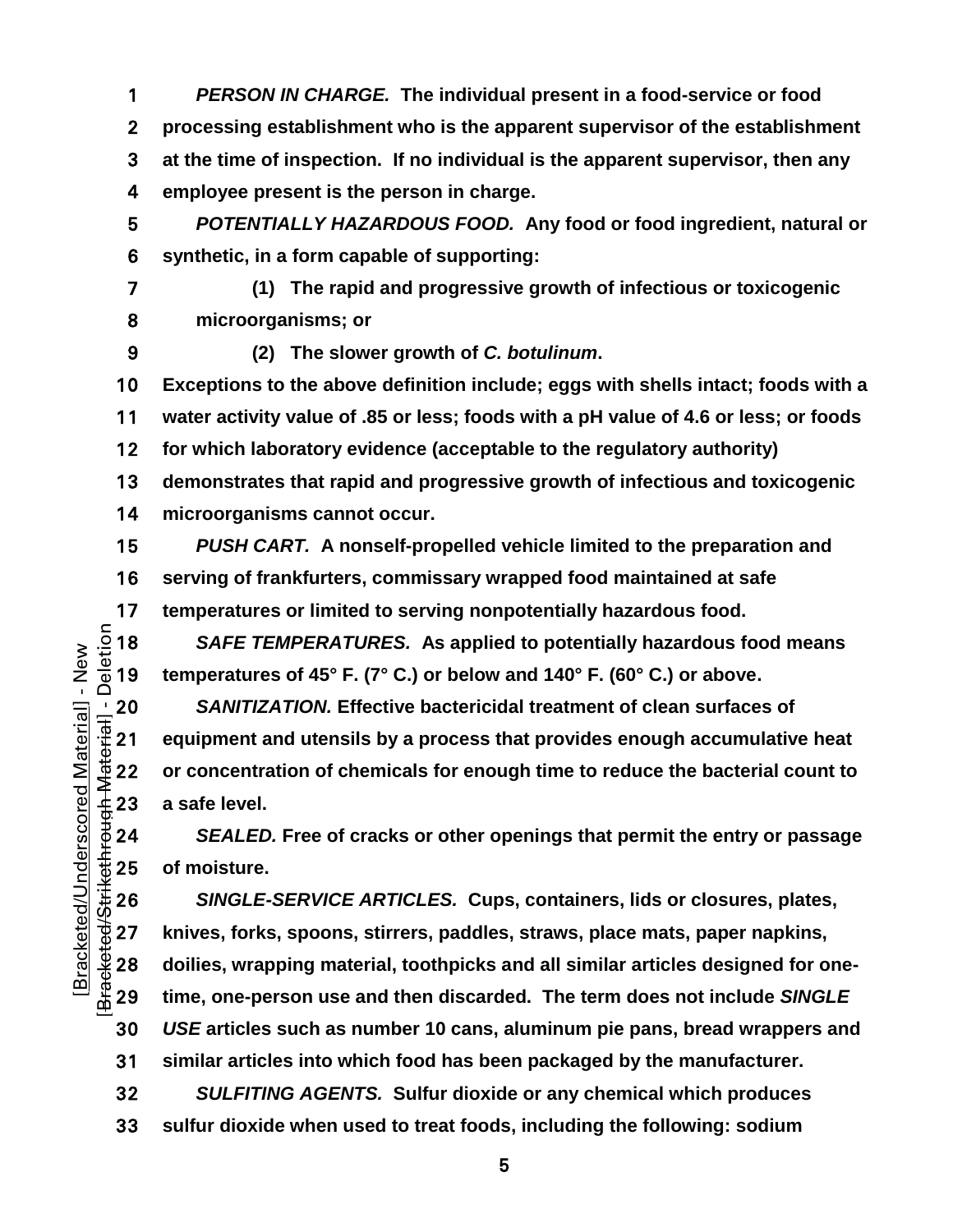| 1                                                                            | sulfite; sodium bisulfite; potassium bisulfite; sodium metabisulfite; and        |
|------------------------------------------------------------------------------|----------------------------------------------------------------------------------|
| $\mathbf{2}$                                                                 | potassium metabisulfite.                                                         |
| 3                                                                            | <b>TABLEWARE.</b> All multi-use eating and drinking utensils.                    |
| 4                                                                            | TEMPORARY FOOD-SERVICE ESTABLISHMENT. A food-service                             |
| 5                                                                            | establishment which operates at a fixed location for a temporary period of time, |
| 6                                                                            | not to exceed 14 days, in connection with a celebration or single event.         |
| 7                                                                            | UTENSIL. Any approved implement used in the preparation, storage,                |
| 8                                                                            | transportation or service of food.                                               |
| 9                                                                            | WHOLESOME. In sound condition, clean, free from adulteration, free from          |
| 10                                                                           | insects and insect fragments and otherwise suitable for use as human food.       |
| 11                                                                           | § 9-6-1-3 MOBILE FOOD UNITS OR PUSHCARTS.                                        |
| 12                                                                           | <b>Mobile Food Service.</b><br>(A)                                               |
| 13                                                                           | General.<br>(1)                                                                  |
| 14                                                                           | Mobile food units and/or pushcarts processing food shall<br>(a)                  |
| 15                                                                           | comply with the requirements of this division (a) except as                      |
| 16                                                                           | otherwise provided in division (A)(1) and in division (A)(2)                     |
| 17                                                                           | below. The enforcement authority may impose additional                           |
| Deletion<br>18                                                               | requirements to protect against health hazards related to the                    |
| New<br>19<br>$\mathbf{I}$                                                    | conduct of the food-service establishment as a mobile                            |
| $\frac{1}{10}$ 20<br>$\frac{1}{10}$ 21<br>$\frac{1}{10}$ 22<br>$\frac{1}{2}$ | operation, may prohibit the sale of some or all potentially                      |
| Material]                                                                    | hazardous food, and when no health hazard will result, may                       |
|                                                                              | waive or modify requirements of this part relating to physical                   |
| 23                                                                           | facilities, except those requirements of divisions (A)(4), (A)(5),               |
| Bracketed/Underscored<br>Bracketed/Strikethrough-A<br>24                     | (B)(1), (C)(1), and (C)(2) below.                                                |
| 25                                                                           | The name and address of any person transporting food<br>(b)                      |
| 26                                                                           | for retail or wholesale shall be legibly painted or permanently                  |
| 27                                                                           | affixed in letters no less than three inches high by one-half                    |
| 28                                                                           | inch wide on each side of all transportation vehicles operated                   |
| 29                                                                           | by such person. The transportation of food in passenger                          |
| 30                                                                           | automobiles or pick-up trucks is prohibited. All food                            |
| 31                                                                           | transportation shall be in enclosed van-type vehicles.                           |
| 32                                                                           | Restricted Operation. Mobile food units and/or pushcarts that<br>(2)             |
| 33                                                                           | serve only food that is prepackaged in individual servings,                      |

 $\overline{6}$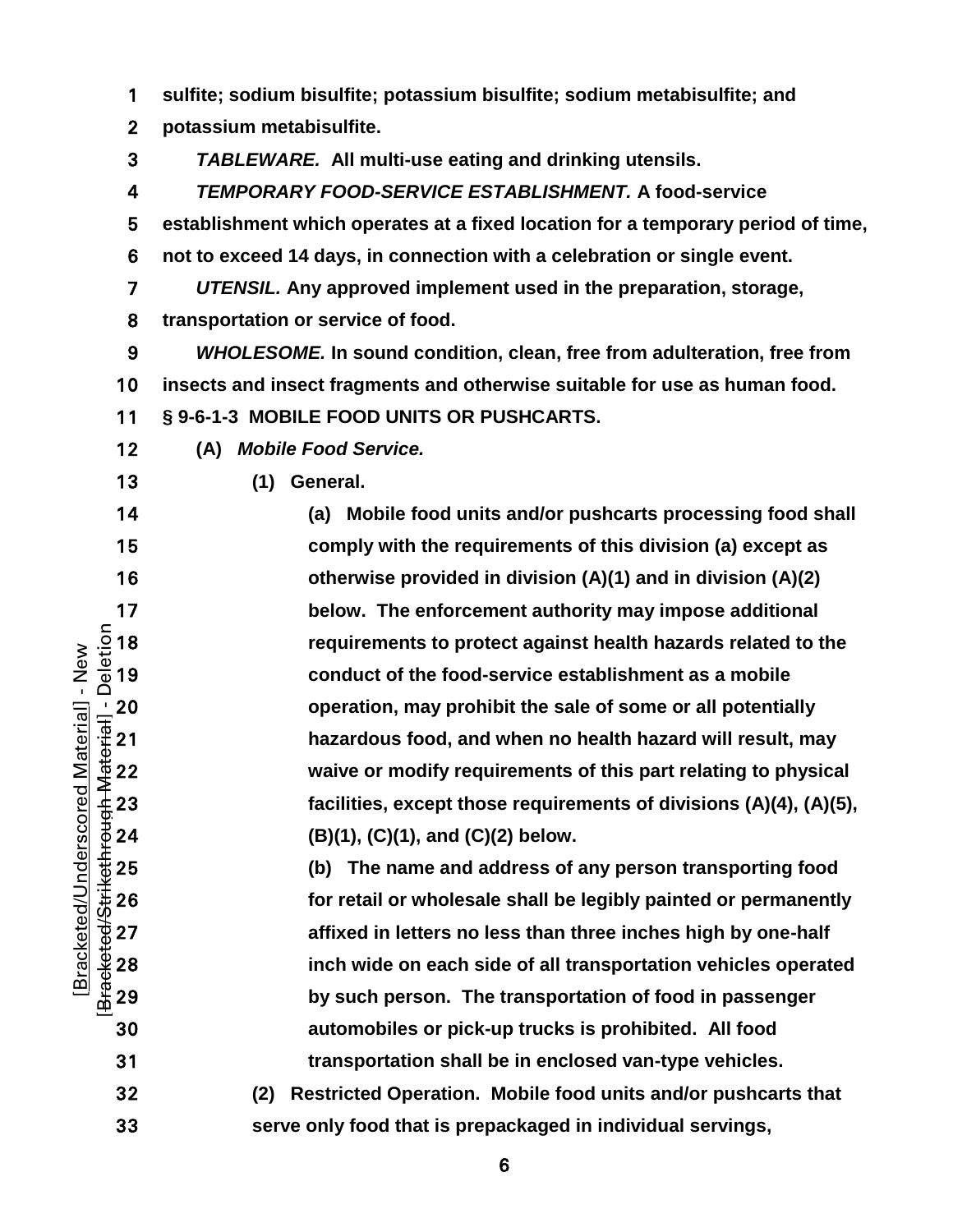**transported and stored under conditions meeting the requirements of §§ [9-6-1-1](https://codelibrary.amlegal.com/codes/albuquerque/latest/albuquerque_nm/0-0-0-11482#JD_9-6-1-1) et seq., or beverages that are not potentially hazardous and are dispensed from individual sealed containers need not comply with requirements of §§ [9-6-1-1](https://codelibrary.amlegal.com/codes/albuquerque/latest/albuquerque_nm/0-0-0-11482#JD_9-6-1-1) et seq. pertaining to the necessity of water and sewage systems nor to those requirements pertaining to the cleaning and sanitization of equipment and utensils if the required equipment for cleaning and sanitization exists at its commissary. Frankfurters shall not be prepared and served from units or pushcarts not having water or sewer systems. (3) Single-Service Articles. Mobile food units and/or pushcarts shall provide only single-service articles for use by the consumer. (4) Water System. A mobile food unit and/or pushcart requiring a water system shall have a potable water system under pressure. The system shall be of sufficient capacity to furnish enough hot and cold water for food preparation, utensil cleaning and sanitization, and handwashing, in accordance with the requirements of §§ [9-6-1-1](https://codelibrary.amlegal.com/codes/albuquerque/latest/albuquerque_nm/0-0-0-11482#JD_9-6-1-1) et**  17 seq. The water inlet shall be located in such a position that it will not  $\frac{5}{10}$  18 be contaminated by waste discharge, road dust, oil, or grease, and it shall be kept capped when not being filled. The water inlet s **be contaminated by waste discharge, road dust, oil, or grease, and it shall be kept capped when not being filled. The water inlet shall be**  20 provided with a transition connection of a size or type that will<br>  $\frac{1}{10}$  21 prevent its use for any other service. All water distribution pipe<br>  $\frac{1}{2}$  22 tubing shall be constructed and installed in accordance **prevent its use for any other service. All water distribution pipes or tubing shall be constructed and installed in accordance with the** 

**(5) Waste Retention. If liquid waste results from operation of a**  acked the mobile food unit and/or pushcart, the waste shall be stored in a<br>  $\frac{3}{42}$  26 permanently installed retention tank that is of at least 15% large<br>
activation the water supply tank. Liquid waste shall only be<br> **permanently installed retention tank that is of at least 15% larger capacity than the water supply tank. Liquid waste shall only be discharged as provided in division (C)(2)(b) of this section. All connections on the vehicle for servicing mobile food unit waste disposal facilities shall be of a different size or type than those used for supplying potable water to the mobile food unit. The waste connection shall be located lower than the water inlet connection to preclude contamination of the potable water system.**

**requirements of §§ [9-6-1-1](https://codelibrary.amlegal.com/codes/albuquerque/latest/albuquerque_nm/0-0-0-11482#JD_9-6-1-1) et seq.**

[Bracketed/Underscored Material] - New [Bracketed/Strikethrough Material] - Deletion

Bracketed/Underscored Material] - New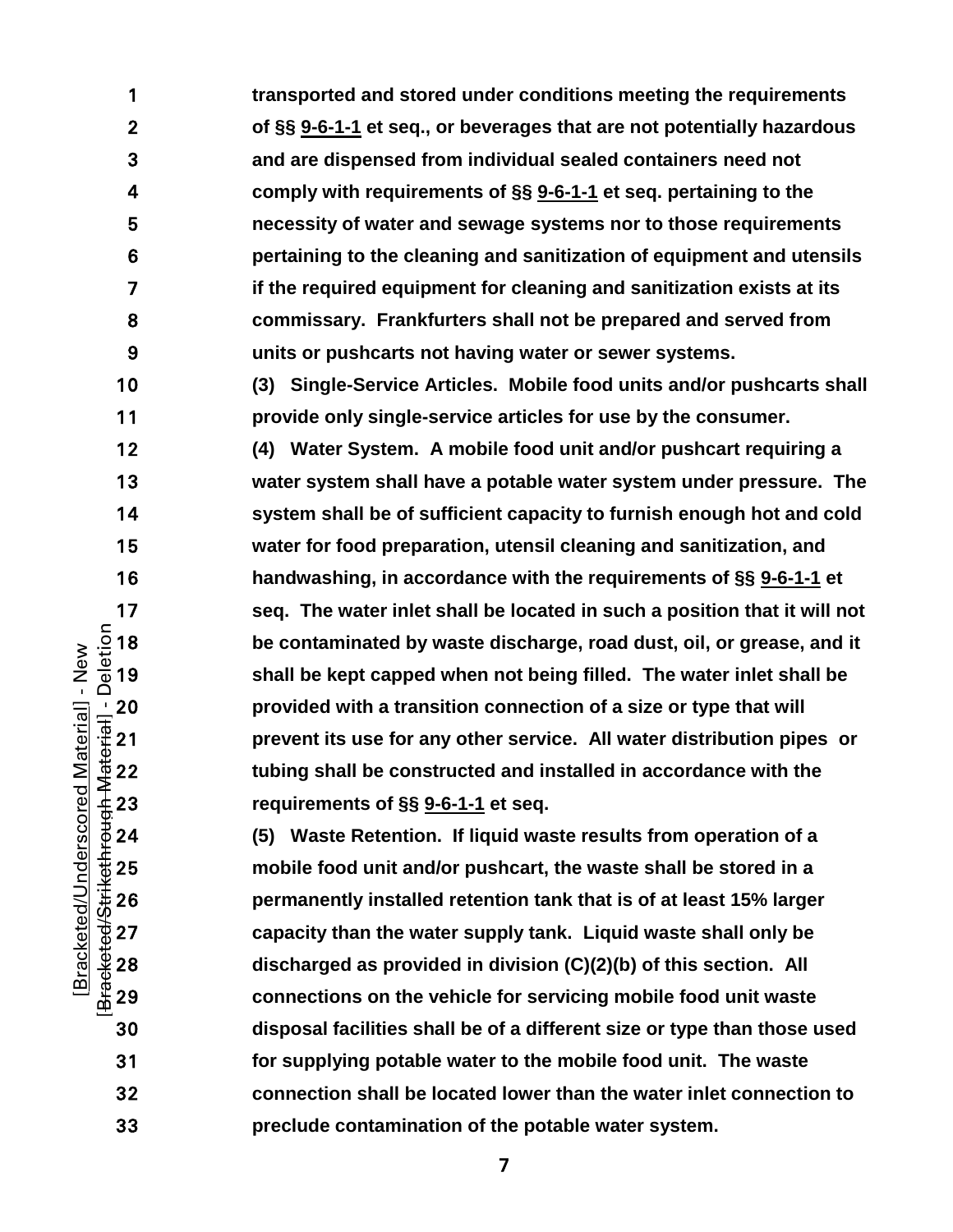|                       | 1                                                                                                                                             | (B) | Commissary.                                                         |
|-----------------------|-----------------------------------------------------------------------------------------------------------------------------------------------|-----|---------------------------------------------------------------------|
|                       | $\boldsymbol{2}$                                                                                                                              |     | <b>Base of Operations.</b><br>(1)                                   |
|                       | 3                                                                                                                                             |     | (a) Mobile food units and/or pushcarts shall operate from a         |
|                       | 4                                                                                                                                             |     | commissary or other fixed food-service establishment and shall      |
|                       | 5                                                                                                                                             |     | report at least daily to such location for all supplies and for all |
|                       | 6                                                                                                                                             |     | cleaning and servicing operations.                                  |
|                       | 7                                                                                                                                             |     | (b) The commissary or other fixed food service or food              |
|                       | 8                                                                                                                                             |     | processing establishment, used as base of operation for mobile      |
|                       | 9                                                                                                                                             |     | food units or pushcarts, shall be constructed and operated in       |
|                       | 10                                                                                                                                            |     | compliance with the requirements of §§ 9-6-1-1 et seq.              |
|                       | 11                                                                                                                                            | (C) | <b>Servicing Area and Operations.</b>                               |
|                       | 12                                                                                                                                            |     | (1) Servicing Area.                                                 |
|                       | 13                                                                                                                                            |     | (a) A mobile food unit and/or pushcart servicing area shall be      |
|                       | 14                                                                                                                                            |     | provided and shall include at least overhead protection for any     |
|                       | 15                                                                                                                                            |     | supplying, cleaning, or servicing operation. Within this            |
|                       | 16                                                                                                                                            |     | servicing area, there shall be a location provided for the          |
|                       | 17                                                                                                                                            |     | flushing and drainage of liquid wastes separate from the            |
|                       |                                                                                                                                               |     | location provided for water servicing and for the loading and       |
| New<br>$\mathbf{I}$   |                                                                                                                                               |     | unloading of food and related supplies. This servicing area         |
|                       |                                                                                                                                               |     | will not be required where only packaged food is placed on the      |
| Material]             | BracketedStrikethrough Material] - Deletion<br>BracketedStrikethrough Material] - Deletion<br>2 2 2 2 3 2 2 3 2 3 9 8 2 2 3 3 2 3 3 9 9 8 2 3 |     | mobile food unit or pushcart or where mobile food units do not      |
|                       |                                                                                                                                               |     | contain waste retention tanks.                                      |
| Bracketed/Underscored |                                                                                                                                               |     | The surface of the servicing area shall be constructed of a<br>(b)  |
|                       |                                                                                                                                               |     | smooth, nonabsorbent material, such as concrete or machine-         |
|                       |                                                                                                                                               |     | laid asphalt and shall be maintained in good repair, kept clean     |
|                       |                                                                                                                                               |     | and be graded to drain.                                             |
|                       |                                                                                                                                               |     | (c) The construction of the walls and ceilings of the servicing     |
|                       |                                                                                                                                               |     | area is exempted from the provisions of §§ 9-6-1-1 et seq.          |
|                       |                                                                                                                                               |     | dealing with construction and maintenance of physical               |
|                       | 30                                                                                                                                            |     | facilities.                                                         |
|                       | 31                                                                                                                                            |     | <b>Servicing Operations.</b><br>(2)                                 |
|                       | 32                                                                                                                                            |     | (a) Potable water servicing equipment shall be installed            |
|                       | 33                                                                                                                                            |     | according to the city code and shall be stored and handled in a     |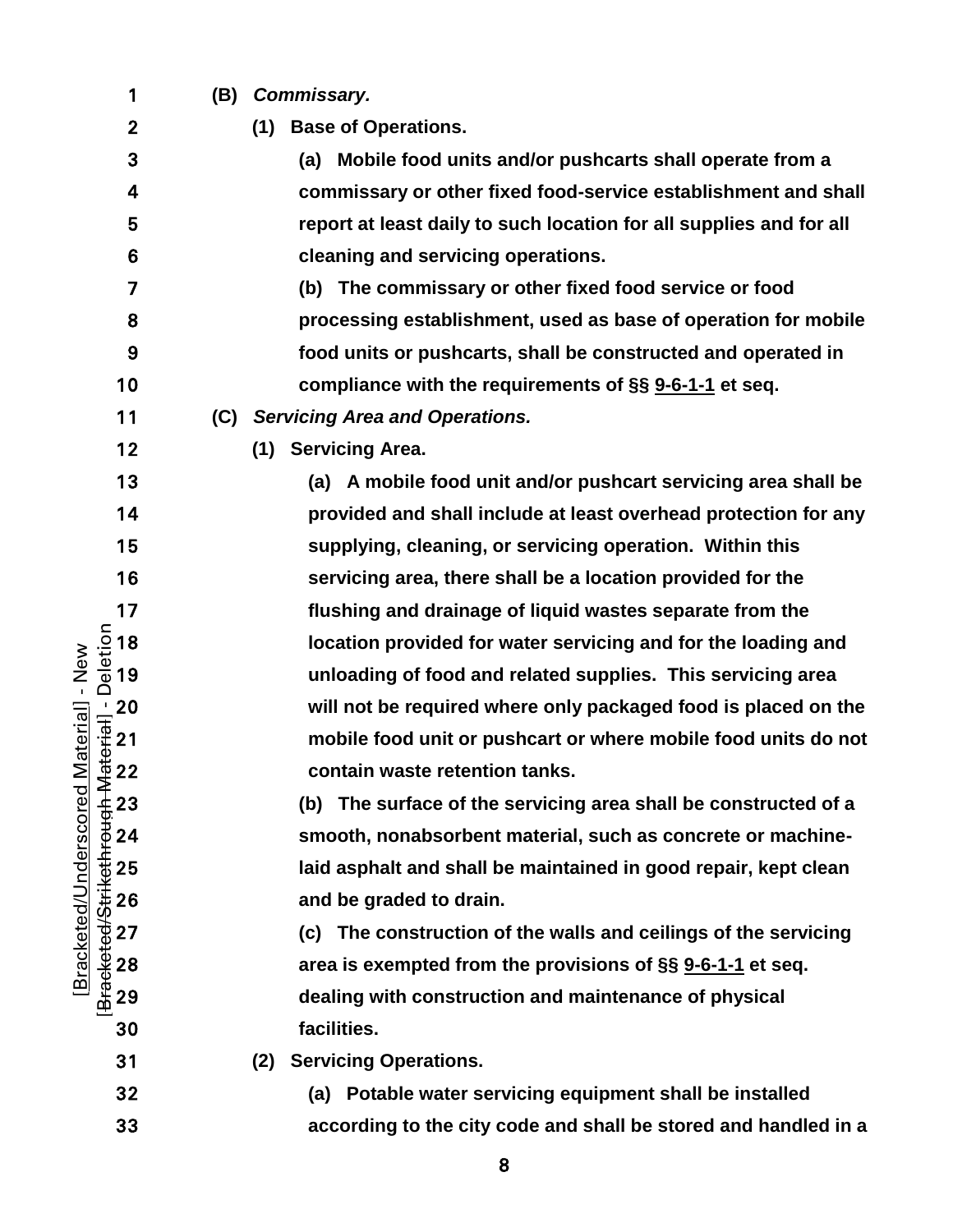[Bracketed/Underscored Material] - New [Bracketed/Strikethrough Material] - Deletion **way that protects the water and equipment from contamination. (b) The mobile food unit liquid waste retention tank, where used, shall be thoroughly flushed and drained during the servicing operation. All liquid waste shall be discharged to a sanitary sewerage disposal system. § 9-6-1-4 TEMPORARY FOOD SERVICE ESTABLISHMENTS. (A)** *Temporary Food-Service Establishments.* **(1) General. A temporary food-service establishment shall comply with the requirements of §§ [9-6-1-1](https://codelibrary.amlegal.com/codes/albuquerque/latest/albuquerque_nm/0-0-0-11482#JD_9-6-1-1) et seq., except as otherwise provided in this division (1). The enforcement authority may impose additional requirements to protect against health hazards related to the conduct of the temporary food-service establishment, may prohibit the sale of some or all potentially hazardous foods, and when no health hazard will result, may waive or modify requirements of §§ [9-6-1-1](https://codelibrary.amlegal.com/codes/albuquerque/latest/albuquerque_nm/0-0-0-11482#JD_9-6-1-1) et seq.** 17 (2) Restricted Operations.<br>
<u>5</u> 18 (a) These provision<br>  $\frac{5}{8}$  19 food-service estable **(a) These provisions are applicable whenever a temporary food-service establishment is permitted under the provisions of**  20 division (A)(1) above to operate without complying with all the<br>
arguing and the potentially hazardous foods requiring limited<br>
422 (b) Only those potentially hazardous foods requiring limited<br>
423 preparation, such a requirements of this part. **(b) Only those potentially hazardous foods requiring limited preparation, such as hamburgers and frankfurters that require only seasoning and cooking, shall be prepared or served. The preparation or service of other potentially hazardous foods,**<br>
26 **including pastries filled with cream or synthetic cream,**<br>
27 custards, and similar products, and salads or sandwiches<br>
28 containing meat, poultry, **including pastries filled with cream or synthetic cream, custards, and similar products, and salads or sandwiches containing meat, poultry, eggs or fish is prohibited. This prohibition does not apply, however, to any potentially hazardous food that has been prepared and packaged under conditions meeting the requirements of §§ [9-6-1-1](https://codelibrary.amlegal.com/codes/albuquerque/latest/albuquerque_nm/0-0-0-11482#JD_9-6-1-1) et seq.; is obtained in individual servings; is stored at a temperature of 45° F. (7° C.) or below, or at a temperature of 140° F. (60° C.) or** 

Bracketed/Underscored Material] - New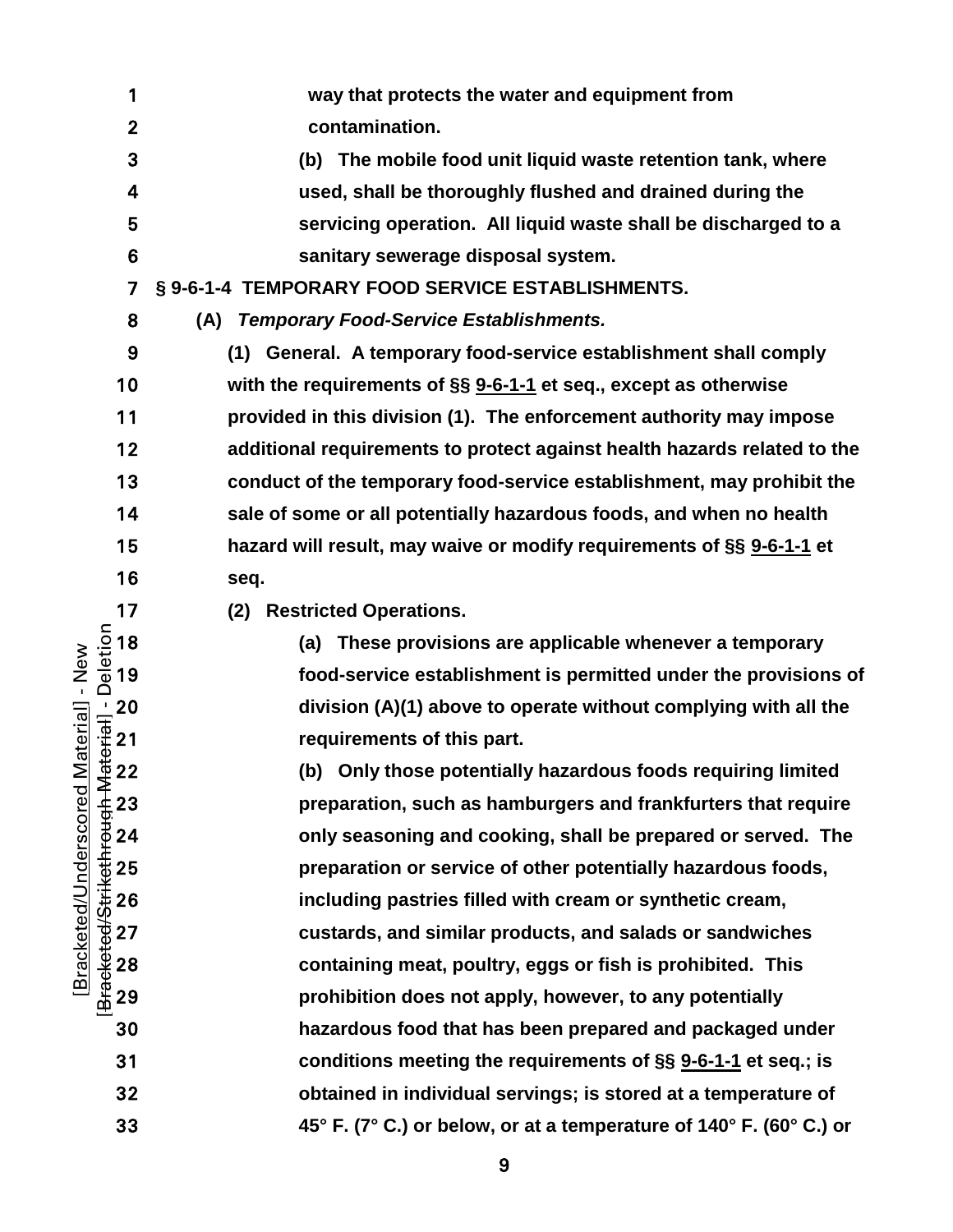| 1            | above; in facilities that meet the requirements of §§ 9-6-1-1 et         |
|--------------|--------------------------------------------------------------------------|
| $\mathbf{2}$ | seq.; and is served directly in the unopened container in which          |
| 3            | it was packaged.                                                         |
| 4            | Ice. Ice that is consumed or that contacts food shall have been<br>(3)   |
| 5            | made under conditions meeting the requirements of §§ 9-6-1-1 et          |
| 6            | seq. The ice shall be obtained only in chipped, crushed or cubed form    |
| 7            | and in single-use safe plastic or wet strength paper bags filled and     |
| 8            | sealed at the point of manufacture. The ice shall be held in these bags, |
| 9            | until it is dispensed, in a way that protects it from contamination. The |
| 10           | bags shall be stored at least four inches off the ground.                |
| 11           | (4) Equipment.                                                           |
| 12           | (a) Equipment shall be located and installed in a way that               |
| 13           | prevents food contamination and that also facilitates cleaning           |
| 14           | the establishment.                                                       |
| 15           | (b) Food contact surfaces of equipment shall be protected                |
| 16           | from contamination by consumers and other contaminating                  |
| 17           | agents. Effective shields for such equipment shall be                    |
|              | provided, as necessary, to prevent contamination.                        |
|              | (5) Single-Service Articles. All temporary food-service establishments   |
|              | without effective facilities for cleaning and sanitizing tableware shall |
|              | provide only single-service articles for use by the consumer.            |
|              | (6) Water. Enough potable water shall be available in the                |
|              | establishment for food preparation, for cleaning and sanitizing utensils |
|              | and equipment, and for handwashing. A heating facility located on the    |
|              | premises and capable of producing enough hot water for these             |
|              | purposes shall be provided where applicable.                             |
|              | (7) Wet Storage. The storage of packaged food in contact with water      |
|              | or undrained ice is prohibited. Wrapped sandwiches shall not be stored   |
|              | in direct contact with ice.                                              |
| 30           | (8) Waste. All sewage, including liquid waste, shall be disposed of      |
| 31           | according to applicable city ordinances.                                 |

[Bracketed/Strikethrough Material] - Deletion [Bracketed/Underscored Material] - New [Bracketed/Underscored Material] - New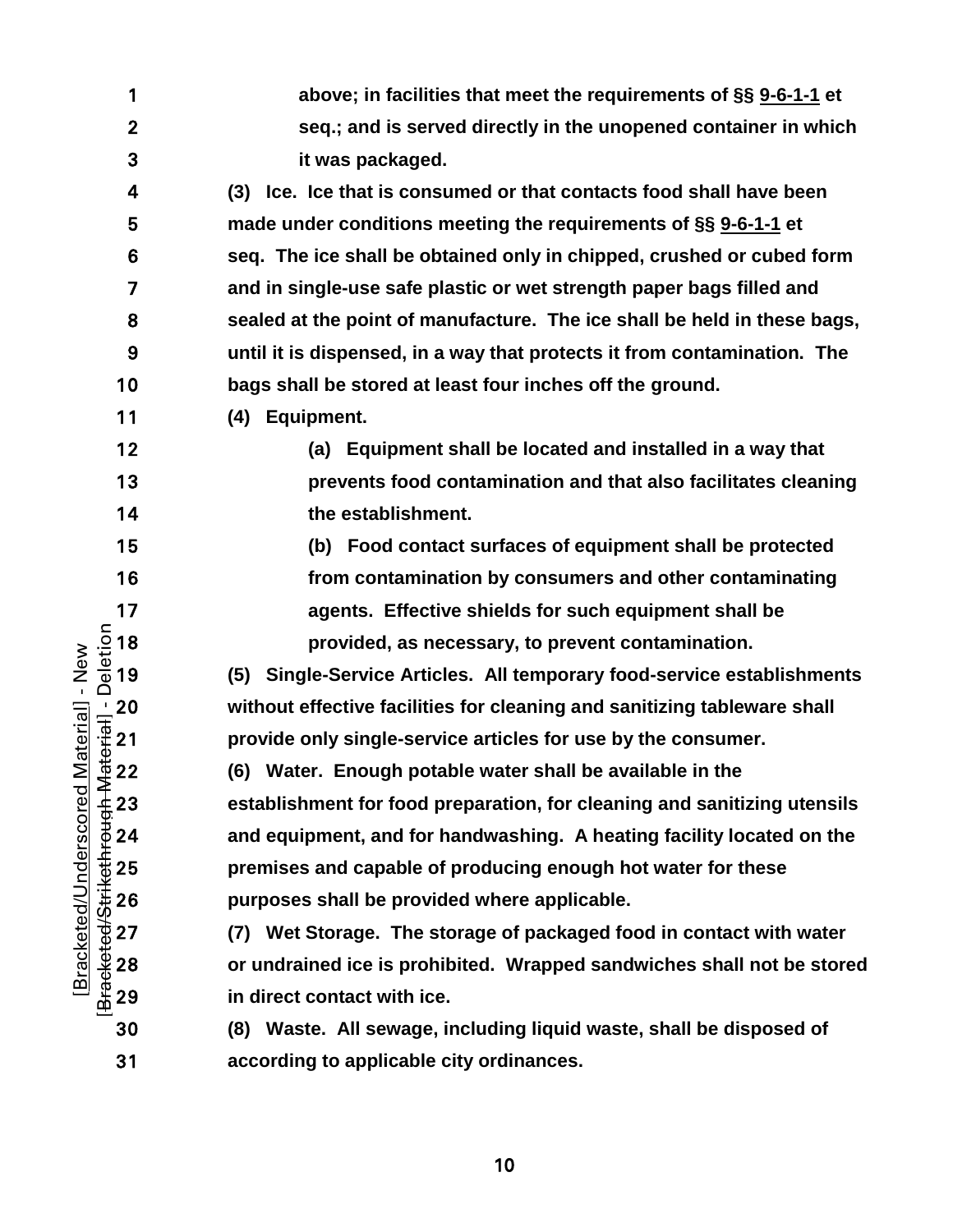- **(9) Handwashing. A convenient handwashing facility shall be available for employee handwashing; soap and individual paper towels shall be available on the premises.**
- **(10) Floors. Floors shall be constructed of concrete, asphalt, tight wood or other similar cleanable material kept in good repair. Dirt or gravel, when graded to drain, may be used as sub-flooring when covered with clean, removable platforms or duckboards, or covered with wood chips, shavings or other suitable materials effectively treated to control dust and shall be changed at intervals to maintain a sanitary condition.**
- **(11) Walls and Ceilings of Food Preparation Areas. Ceilings shall be made of wood, canvas, or other materials that protect the interior of the establishment from the weather.**
- **§ 9-6-1-5 LIMITED FACILITIES.**
- **(A)** *LIMITED FACILITIES* **include, but are not limited to, facilities such as**
- **bed and breakfast homes, boarding and lodging houses, and adult**
- [Bracketed/Strikethrough Material] Deletion 17 residential shelter care facilities.<br>  $\frac{5}{8}$  18 (B) The health authority may wa<br>  $\frac{1}{8}$  19 to the design or construction of t **(B) The health authority may waive or modify any requirement pertaining to the design or construction of the physical facilities, or other section of §§ 9-6-1-1 et seq., when no threat to public health or safety will result.**
	- **[§ 9-6-1-6 CLEANING AND SANITIZATION REQUIREMENTS FOR FOOD**
	- **ESTABLISHMENTS AND EDIBLE CANNABIS ESTABLISHMENTS.**
- **In the event that both food and edible cannabis products are processed,**
- **prepared, packed, stored, distributed, or prepared and intended for individual** 
	-
- <del>25</del> **portion service in the same facility, a person shall ensure that:**<br>
26 **(A)** Equipment, food contact surfaces, and utensils are cle<br>
27 **sanitized in a manner consistent with sections 4-6 and 4-7**<br>
28 **Food Code whe (A) Equipment, food contact surfaces, and utensils are cleaned and sanitized in a manner consistent with sections 4-6 and 4-7 of the 2009 FDA** 
	- **Food Code when alternating between preparation of edible cannabis** 
		- **products to food, or**
	- **(B) Separate equipment, food contact surfaces, and utensils for food and**
	- **edible cannabis products are used; and**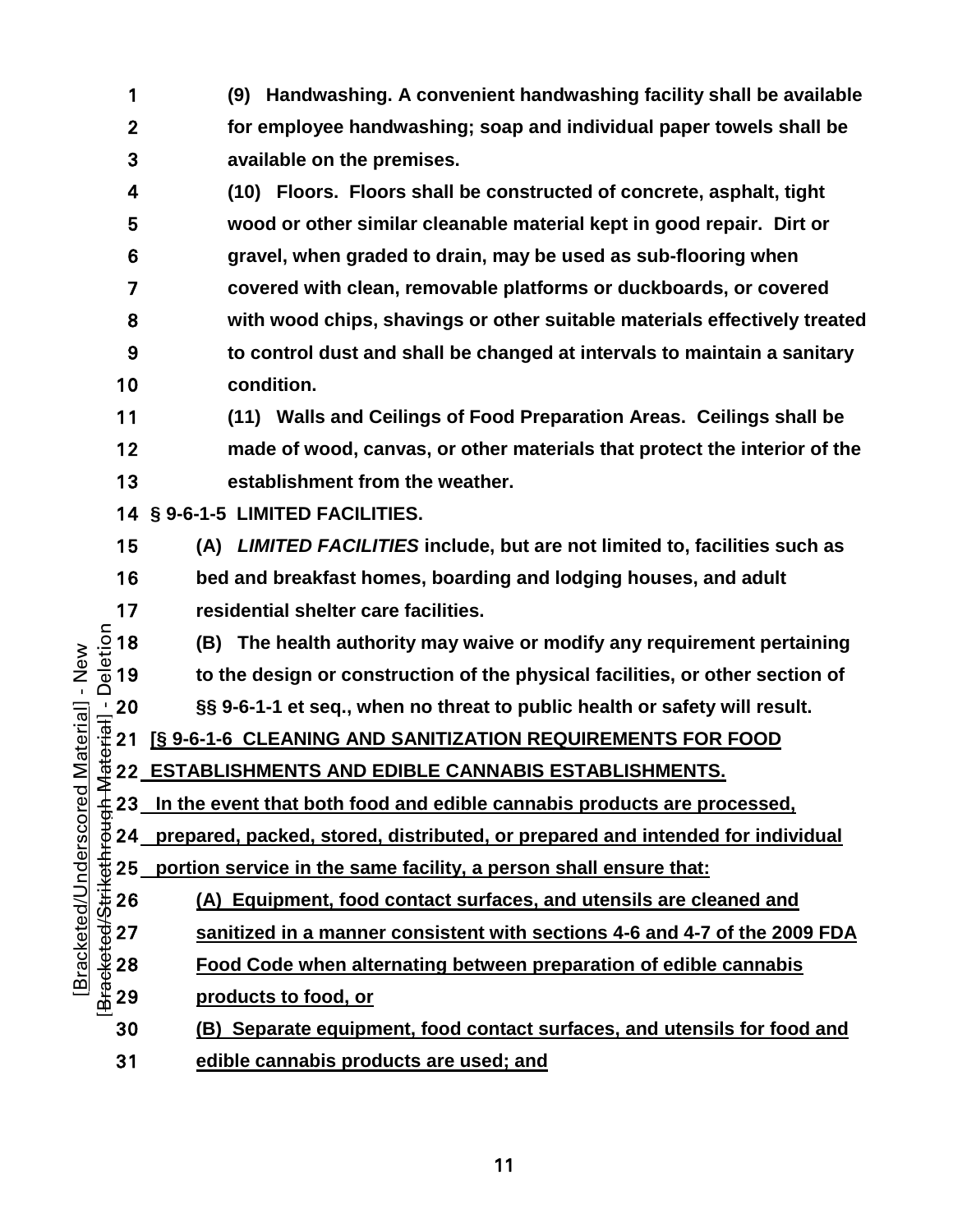- **(C) A person washes their hands in a manner consistent with section 2-**
- **301.12 of the 2009 FDA Food Code when alternating between the**
- **preparation of edible cannabis products and food; and**
- **(D) When required to wear gloves consistent with the 2009 FDA Food**
- **Code, a person changes gloves when alternating between handling edible cannabis products and food.]**
- **§ 9-6-1-[6][7] INSPECTION OF FOOD SERVICE OR FOOD PROCESSING ESTABLISHMENTS.**
- **(A)** *Inspection Frequency.* **The enforcement authority shall determine the frequency of inspections according to past compliance record of a food establishment and the risk presented to consumers by the menu items provided by the specific food establishment. The enforcement authority shall inspect each establishment at least twice annually and shall make reinspections as often as necessary for the enforcement of §§ [9-6-1-1](https://codelibrary.amlegal.com/codes/albuquerque/latest/albuquerque_nm/0-0-0-11482#JD_9-6-1-1) et seq.**
- **(B)** *Access to Establishments.* **The enforcement authority, after proper**  identification, shall be permitted to enter, at any reasonable time, any food<br>  $\frac{5}{2}$  18 establishment within the city, for the purpose of making inspections to<br>  $\frac{5}{4}$  19 determine compliance with §§ <u>9-6-1-1</u> et se **establishment within the city, for the purpose of making inspections to determine compliance with §§ [9-6-1-1](https://codelibrary.amlegal.com/codes/albuquerque/latest/albuquerque_nm/0-0-0-11482#JD_9-6-1-1) et seq. The operator or person in**  20 charge of the establishment shall be given an opportunity to accompany<br>  $\frac{1}{3}$  21 the enforcement authority during the inspection. The enforcement<br>  $\frac{1}{4}$  22 authority shall be permitted to examine the records of **the enforcement authority during the inspection. The enforcement authority shall be permitted to examine the records of the establishment to obtain pertinent information related to food source and supplies purchased, received or used, and list of persons employed.**
- **(C)** *Report of Inspections.* Whenever an inspection of a food establishment is made, the findings shall be recorded on an Energy 27 **Authority Inspection Form.** The Inspection Form Report shall state requirements of § **establishment is made, the findings shall be recorded on an Enforcement Authority Inspection Form. The Inspection Form Report shall summarize the requirements of §§ [9-6-1-1](https://codelibrary.amlegal.com/codes/albuquerque/latest/albuquerque_nm/0-0-0-11482#JD_9-6-1-1) et seq. The original copy of the Inspection**  Form Report shall be furnished to the person in charge of the **establishment as soon as possible after the inspection. The inspection form shall be signed by both the enforcement authority and the person in charge. The completed Inspection Form Report is a public document that**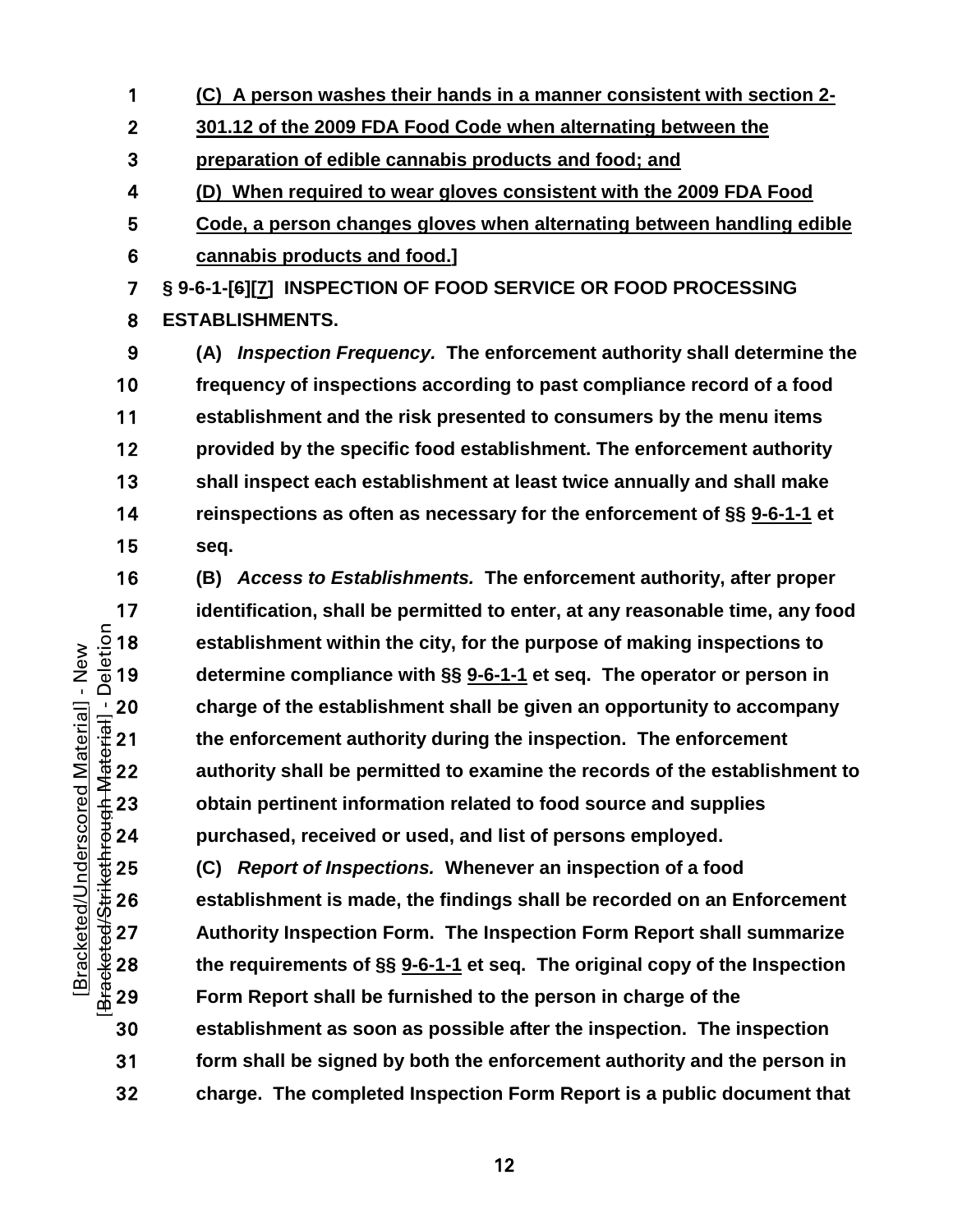| 1                                                                                                            | shall be made available for public disclosure at the enforcement authority's |
|--------------------------------------------------------------------------------------------------------------|------------------------------------------------------------------------------|
| $\boldsymbol{2}$                                                                                             | office to any person who requests it.                                        |
| 3                                                                                                            | <b>Correction of Violations.</b><br>(D)                                      |
| 4                                                                                                            | (1) The Inspection Form Report shall specify a specific and                  |
| 5                                                                                                            | reasonable period of time for the correction of the violations               |
| 6                                                                                                            | found. Correction of the violations shall be accomplished within the         |
| 7                                                                                                            | period specified.                                                            |
| 8                                                                                                            | (a) If an imminent health hazard exists, such as complete                    |
| 9                                                                                                            | lack of refrigeration or sewage back-up into the                             |
| 10                                                                                                           | establishment, the establishment shall immediately cease                     |
| 11                                                                                                           | operations. Operations shall not be resumed until                            |
| 12                                                                                                           | authorized by the enforcement authority.                                     |
| 13                                                                                                           | (b) In the case of temporary food- service establishments,                   |
| 14                                                                                                           | all violations shall be corrected within a time period as                    |
| 15                                                                                                           | specified by the enforcement authority. If the violations are                |
| 16                                                                                                           | not so corrected, the establishment shall immediately cease                  |
| 17                                                                                                           | food-service operation.                                                      |
| $\frac{1}{\omega}$ 18<br>$\frac{1}{\omega}$ 19                                                               | (c) The Inspection Form Report shall state that failure to                   |
|                                                                                                              | comply with any time limits for correction will require that                 |
| Material] - New                                                                                              | the establishment be downgraded.                                             |
| $\frac{1}{\frac{1}{2}}$<br>$\frac{1}{2}$<br>$\frac{1}{2}$<br>$\frac{1}{2}$<br>$\frac{1}{2}$<br>$\frac{1}{2}$ | (d) Whenever a food establishment is required under the                      |
|                                                                                                              | provisions of this division (D) to cease operations, it shall                |
|                                                                                                              | not resume operations until such time as a reinspection                      |
|                                                                                                              | determines that conditions responsible for the requirements                  |
|                                                                                                              | to cease operations no longer exist. A reinspection shall be                 |
| <b>ALESSERIAN 23</b><br>22 25 26 27 28<br>22 22 28 29<br>Bracketed/Underscored                               | made within three working days following the day on which it                 |
|                                                                                                              | is requested.                                                                |
|                                                                                                              | Service of Notice. Notices provided for under this division shall be<br>(E)  |
|                                                                                                              | deemed to have been properly served when the original of the                 |
| 30                                                                                                           | Inspection Form Report or other written notice has been delivered            |
| 31                                                                                                           | personally to the permit holder or person in charge, or such notice has      |
| 32                                                                                                           | been sent by registered or certified mail, return receipt requested, to the  |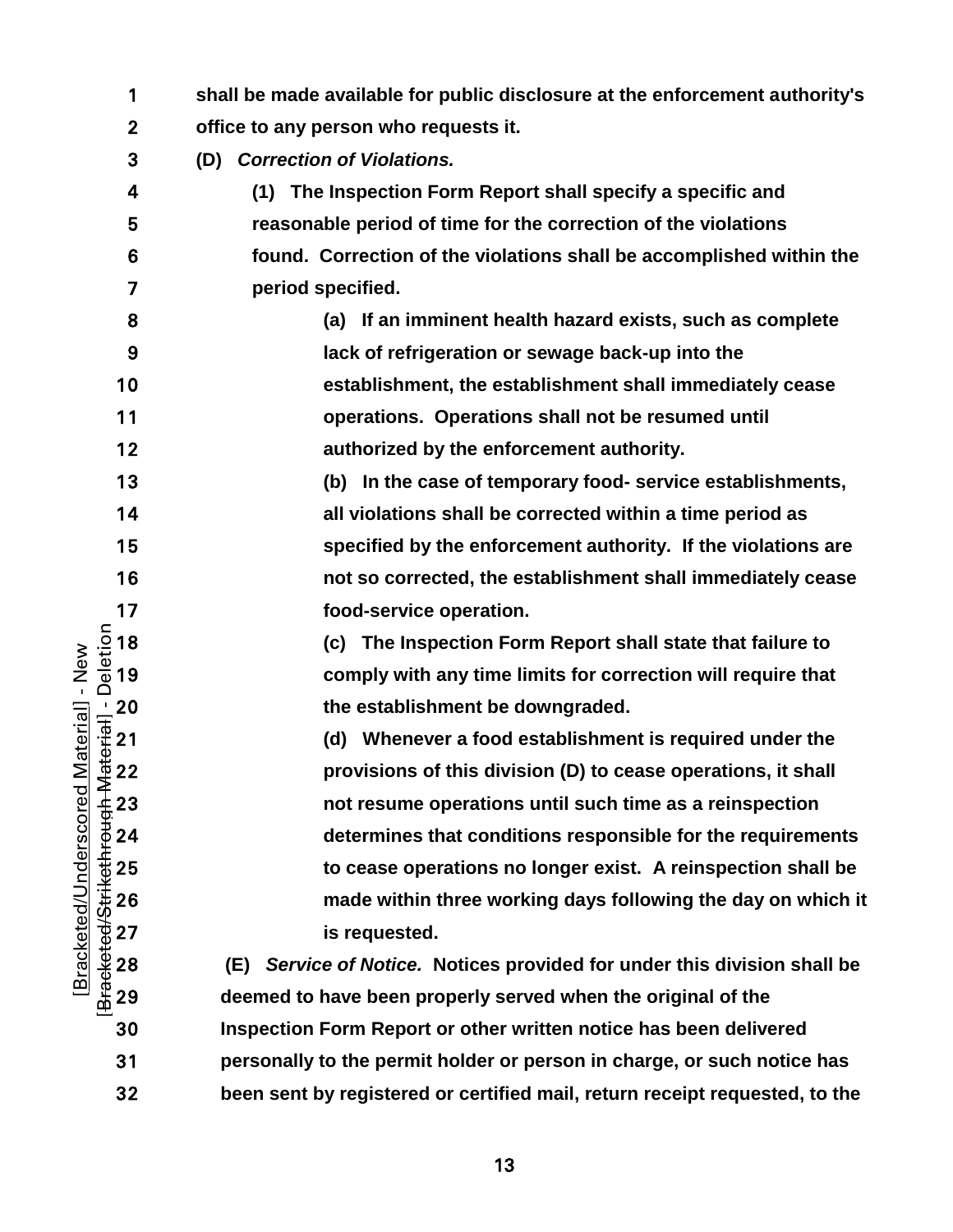[Bracketed/Strikethrough Material] - Deletion **last known address of the permit holder. A copy of such notice shall be filed with the records of the enforcement authority. (F)** *Grading of Establishments.* **Every food establishment in the city shall display, in a conspicuous location designated by the enforcement authority, and which is readily visible to the public, a placard stating the grade received at the time of the most recent inspection of the establishment. Grades of establishments shall be as follows: (1) Approved. An establishment that is operated in compliance with the requirements of §§ [9-6-1-1](https://codelibrary.amlegal.com/codes/albuquerque/latest/albuquerque_nm/0-0-0-11482#JD_9-6-1-1) et seq as determined by the enforcement authority. (2) Unsatisfactory. An establishment that is not operated in compliance with the requirements of §§ [9-6-1-1](https://codelibrary.amlegal.com/codes/albuquerque/latest/albuquerque_nm/0-0-0-11482#JD_9-6-1-1) et seq. as determined by the enforcement authority. "Unsatisfactory" is a temporary grade with a maximum duration of five working days. The permit holder must take appropriate corrective actions within the five working day period to avoid permit**  17 suspension. Upon completion of the corrective actions and  $\frac{5}{2}$  18 within the five working day period, the permit holder may req<br>  $\frac{5}{2}$  19 a reinspection to determine if the appropriate corrective action within the five working day period, the permit holder may request **a reinspection to determine if the appropriate corrective actions**  20 result in a grade of "Approved." The enforcement authority shall<br>
The enforcement authority shall<br>
The enforcement authority shall<br>
The enforcement authority shall<br>
21 re-inspection and upgrade the establishment if<br>
23 **re-inspect within five working days of receipt of a request for**  reinspection and upgrade the establishment if **appropriate. Failure to meet the standards for a grade of Approved within this period of time shall lead to immediate**  25 suspension of the establishment's operating permit. The permit<br>
26 holder of an establishment with a suspended permit, upon<br>
27 correcting all existing violations, may request, and provide proor<br>
28 of payment for, a **holder of an establishment with a suspended permit, upon correcting all existing violations, may request, and provide proof of payment for, a second reinspection to determine compliance with §§ [9-6-1-1](https://codelibrary.amlegal.com/codes/albuquerque/latest/albuquerque_nm/0-0-0-11482#JD_9-6-1-1) et seq. The enforcement authority shall reinspect within five working days of receipt of a request for the second reinspection and upgrade the establishment if appropriate. Failure to meet the standards for a grade of Approved within this period of time shall result in the** 

[Bracketed/Underscored Material] - New

Bracketed/Underscored Material] - New

 $\sim$  14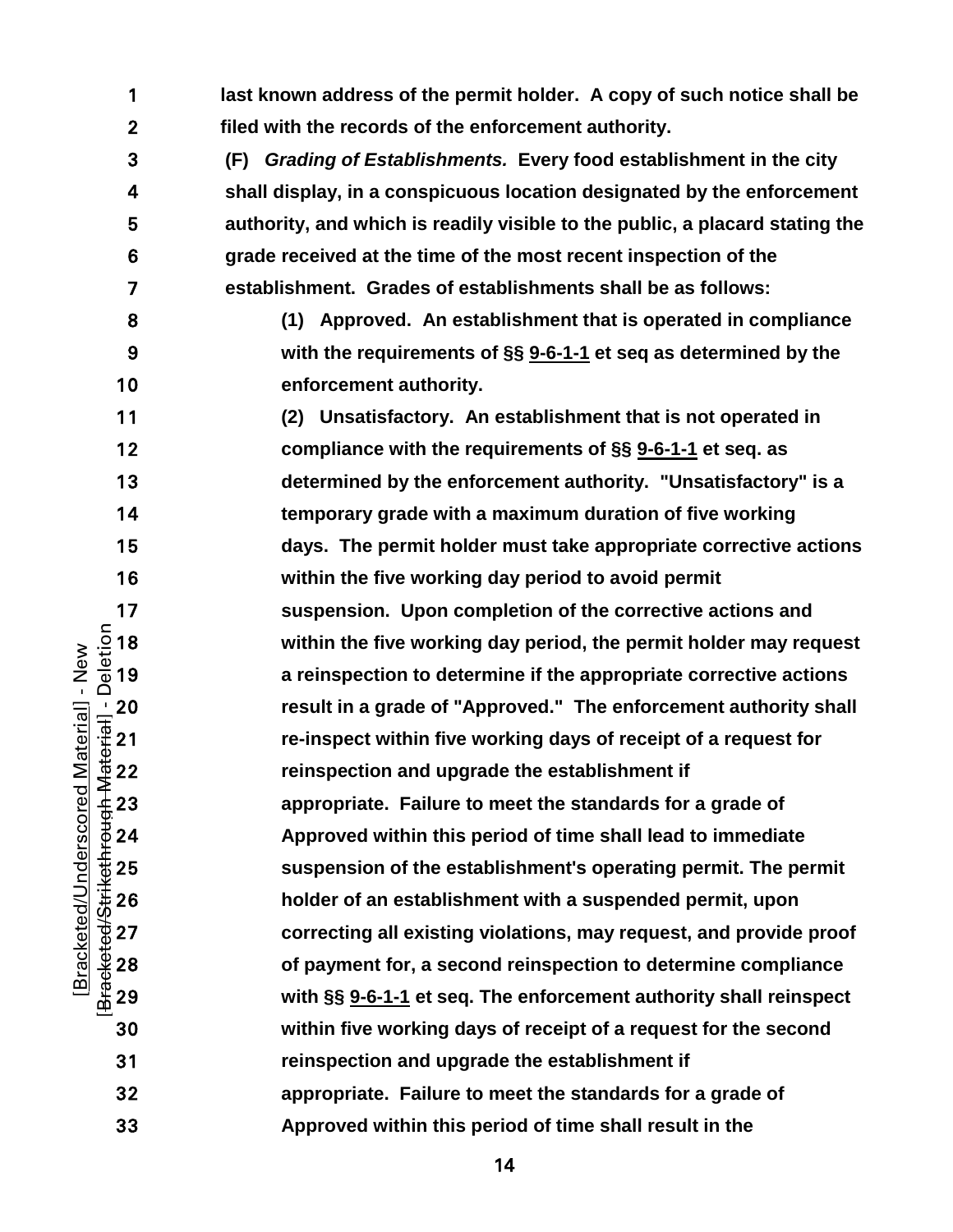**establishment remaining on permit suspension status, and lead to further enforcement action. Operating an establishment without a permit or under a suspended permit is subject to the penalty provisions of §§ [9-6-1-1](https://codelibrary.amlegal.com/codes/albuquerque/latest/albuquerque_nm/0-0-0-11482#JD_9-6-1-1) et seq. The enforcement authority may require the food establishment operator, person in charge, or other employees to attend approved food safety training.**

**§ 9-6-1-[7][8] COMPLIANCE PROCEDURES.**

**(A)** *Permits.* **It shall be unlawful for any person to operate a food establishment within the city who does not possess a valid permit issued for that food establishment by the enforcement authority. Such permit shall be posted in a conspicuous location, and only such persons who comply with the requirements of §§ [9-6-1-1](https://codelibrary.amlegal.com/codes/albuquerque/latest/albuquerque_nm/0-0-0-11482#JD_9-6-1-1) et seq. and other applicable laws, regulations, and ordinances shall receive and retain such permit. Permits shall not be transferable from one person to another person or establishment. [Separate permits are required for food processing establishments and food processing establishments—<br>**  $\frac{5}{2}$  **18 cannabis. Separate permits are required for food service establishments—<br>**  $\frac{5}{2}$  **19 <b>and food service establishments—cannabis.**] Permits for **cannabis. Separate permits are required for food service establishments**  and food service establishments-cannabis.] Permits for temporary food-20 service establishments shall be issued for a period of time not to exceed<br>  $\frac{1}{3}$  21 two weeks, to a specific person for a specific location and shall be issued<br>  $\frac{1}{3}$  22 only for specific special events.<br>  $\frac{1$ **two weeks, to a specific person for a specific location and shall be issued only for specific special events.**

**(B)** *Issuance of Permits.* **The enforcement authority shall be contacted at**  least five working days prior to the anticipated opening date of the establishment for an inspection to determine compliance with the<br>  $\frac{3}{40}$  25 establishment for an inspection to determine compliance with the<br>
provisions of §§ <u>9-6-1-1</u> et seq. and other applicable laws, regular<br>
28 an **provisions of §§ [9-6-1-1e](https://codelibrary.amlegal.com/codes/albuquerque/latest/albuquerque_nm/0-0-0-11482#JD_9-6-1-1)t seq. When the inspection reveals that the requirements of §§ [9-6-1-1](https://codelibrary.amlegal.com/codes/albuquerque/latest/albuquerque_nm/0-0-0-11482#JD_9-6-1-1) et seq. and other applicable laws, regulations and ordinances have been met, a permit application is issued. The applicant [must present this application to the City Treasurer within two days] shall remit payment for the permit within five days of the enforcement authority's approval of the application. If an applicant fails to** 

**pay after thirty days following the enforcement authority's approval of the**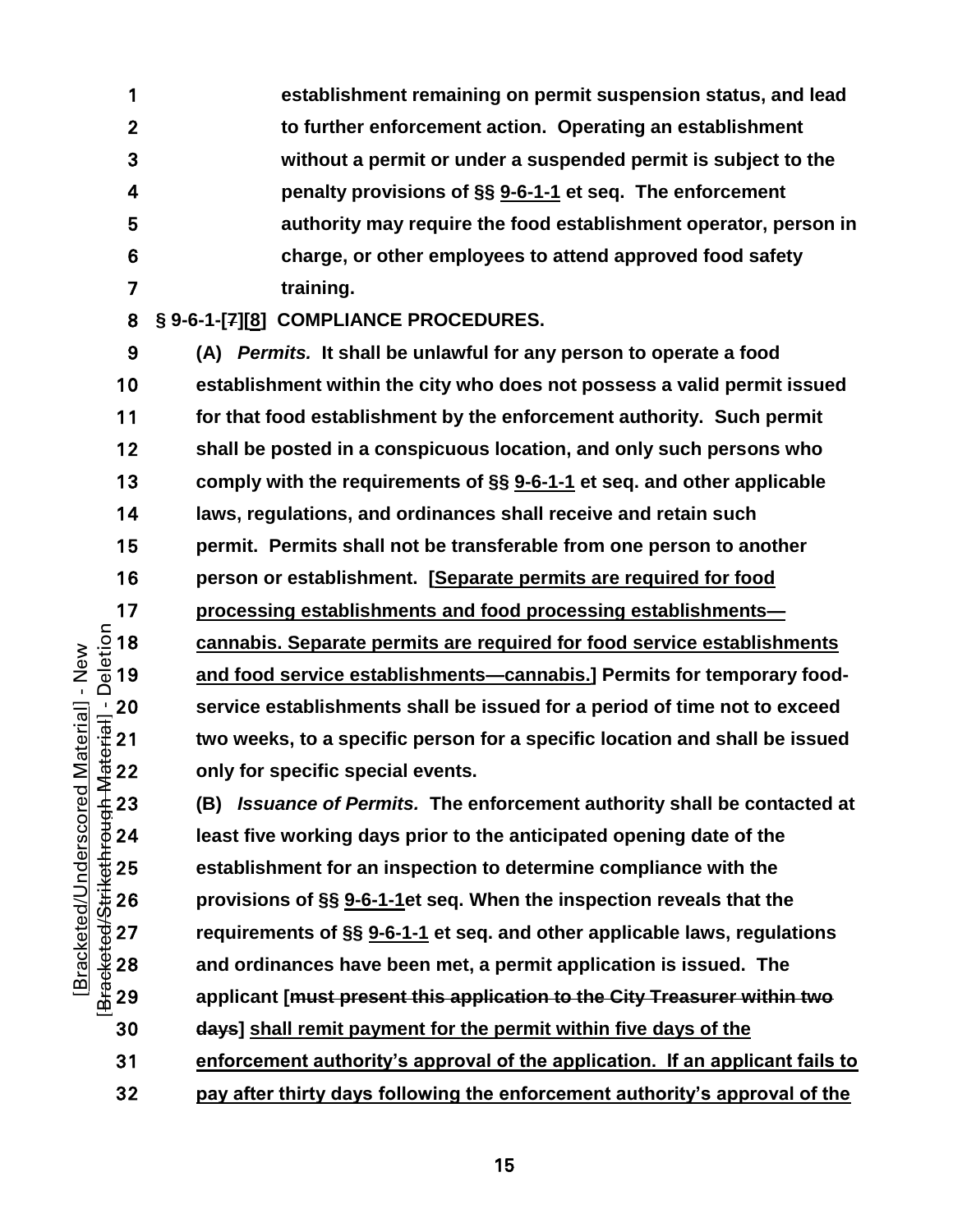| 1            | application, the enforcement authority may cancel the application]. A               |
|--------------|-------------------------------------------------------------------------------------|
| $\mathbf{2}$ | permit will be issued after compliance.                                             |
| 3            | [Denial of Permit. The enforcement authority may refuse to issue a<br>(C)           |
| 4            | permit to any person who fails to demonstrate, to the satisfaction of the           |
| 5            | enforcement authority, the ability to comply with or who fails to comply            |
| 6            | with the requirements of §§ 9-6-1-1 et seq. and other laws, regulations and         |
| 7            | ordinances applicable to the proposed operation. In the event the                   |
| 8            | enforcement authority denies a permit, the enforcement authority shall              |
| 9            | notify the applicant in writing, stating the reasons for which the permit           |
| 10           | application is denied.                                                              |
| 11           | Service of Notices. Notices provided for under this ordinance shall<br>(1)          |
| 12           | be deemed to have been properly served when the original of the                     |
| 13           | inspection report form or other written notice has been delivered                   |
| 14           | personally to the permit applicant, or such notice has been sent by                 |
| 15           | registered or certified mail, return receipt requested, to the last known           |
| 16           | address of the permit applicant. A copy of such notice shall be filed               |
| 17           | with the records of the enforcement authority.                                      |
| 18           | (2) An opportunity for a hearing will be provided if a written request for          |
| 19           | hearing is filed with the City Clerk's office within fifteen working days.          |
|              | A hearing shall be granted in accordance with the provisions in the IHO             |
|              | Ordinance, ROA 1994, Chapter 2, Article 7, Part 8.]                                 |
|              | [(D)] Suspension of Permits.                                                        |
|              | (1) Permits may be suspended by the enforcement authority for:                      |
|              | Failure of the holder to comply with the requirements of §§ 9-6-1-<br>(a)           |
|              | 1 et seq. or of other applicable laws, regulations or ordinances.                   |
|              | (b) An establishment's operating permit shall be immediately                        |
|              | suspended in lieu of a third downgrading during any 36-month                        |
|              | period under the same permit.                                                       |
|              | (c) Whenever a permit holder or operator has failed to comply with                  |
| 30           | corrective actions required by the enforcement authority pursuant to                |
| 31           | the requirements of §§ 9-6-1-1 et seq. or of other applicable laws,                 |
| 32           | regulations or ordinances.                                                          |
|              | Deletion<br>-<br>BracketedStrikethreugh-Material<br>2 2 2 3 3 4 5 6 7 8 9 9 9 8 9 1 |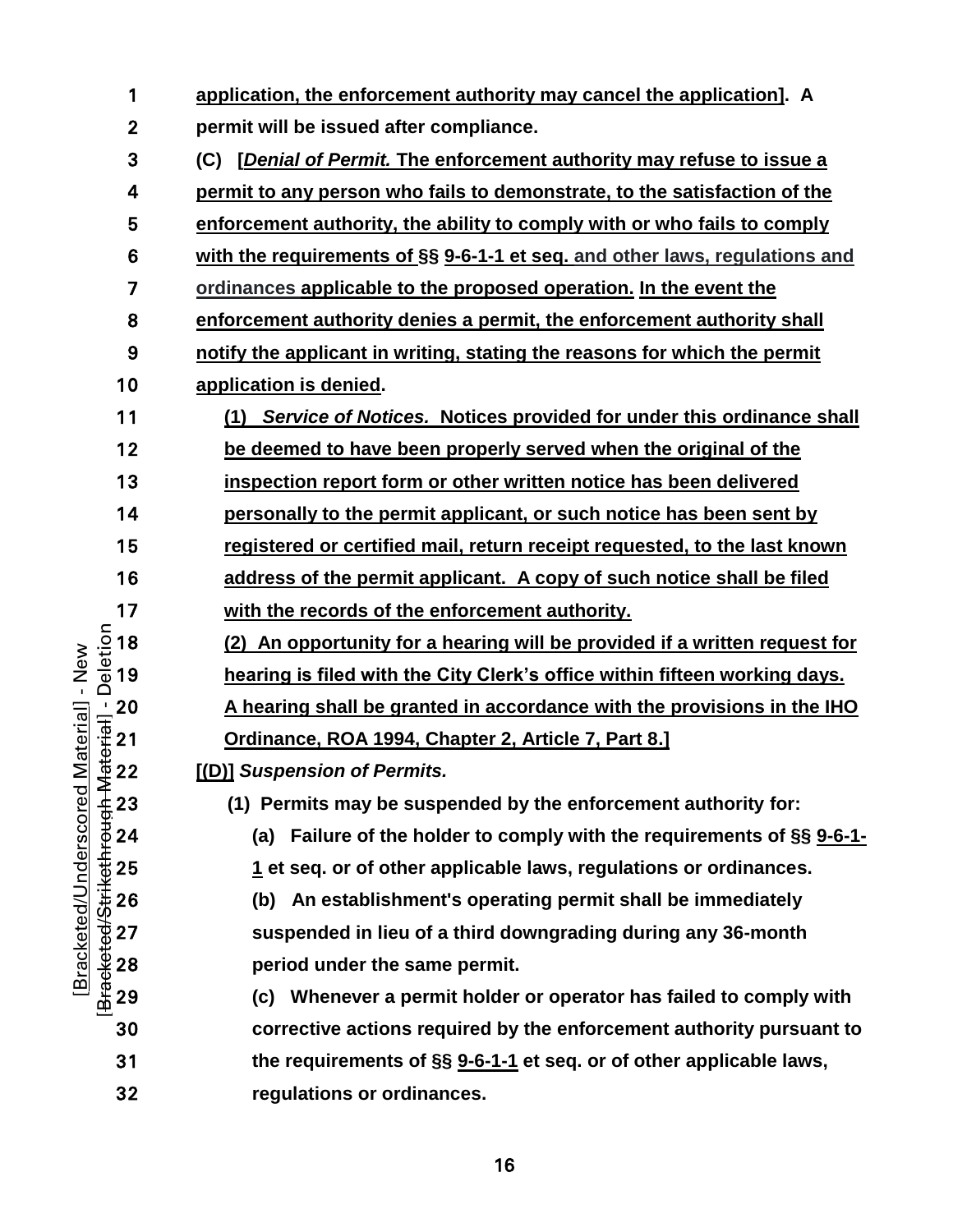**(2) The permit holder or operator shall be notified in writing that the permit is immediately suspended. A hearing in accordance with this section shall be granted upon written request to the enforcement authority, if request is made within five working days of notice of suspended permit. The hearing shall be scheduled within five working days following receipt of the written request by the enforcement authority.**

**(3) Notwithstanding the other provisions of §§ [9-6-1-1](https://codelibrary.amlegal.com/codes/albuquerque/latest/albuquerque_nm/0-0-0-11482#JD_9-6-1-1) et seq., whenever the enforcement authority finds an imminent health hazard or other conditions in the operation of a food establishment which, in its judgment, constitute a substantial hazard to the public health, the enforcement authority may without any prior warning, notice, or hearing, issue a written notice to the permit holder or operator citing such condition, specifying the corrective action to be taken, and specifying the time period within which action shall be taken; and, if deemed necessary, such order shall state that the permit is immediately**  17 suspended and all food-service or food processing operations are to be<br>  $\frac{5}{9}$  18 immediately discontinued. Any person to whom such an order is<br>  $\frac{5}{9}$  19 issued shall comply immediately therewith. An opportunity **immediately discontinued. Any person to whom such an order is issued shall comply immediately therewith. An opportunity for a**  20 hearing in accordance with this section shall be provided if a written<br>  $\frac{1}{2}$  21 request for a hearing is filed with the enforcement authority by the<br>
permit holder within five working days of such order. The heari **request for a hearing is filed with the enforcement authority by the permit holder within five working days of such order. The hearing shall be scheduled within five working days following receipt of the written**  request by the enforcement authority.

**[(D)]** <u>[(E)</u>] *Reinstatement of Suspended Permits.* Any person whose<br>  $\frac{4}{30}$  26 **permit has been suspended may at any time make application for a**<br>
27 reinspection for the purpose of reinstatement of the permit. W **permit has been suspended may at any time make application for a reinspection for the purpose of reinstatement of the permit. Within five working days following receipt of a written request for reinspection, the enforcement authority shall make a reinspection. If the enforcement authority deems that the permit holder complies with the requirements of §§ [9-6-1-1](https://codelibrary.amlegal.com/codes/albuquerque/latest/albuquerque_nm/0-0-0-11482#JD_9-6-1-1) et seq. and other applicable laws, regulations, and ordinances, the permit shall be reinstated.**

**[(E)] [(F)]** *Revocation of Permits.*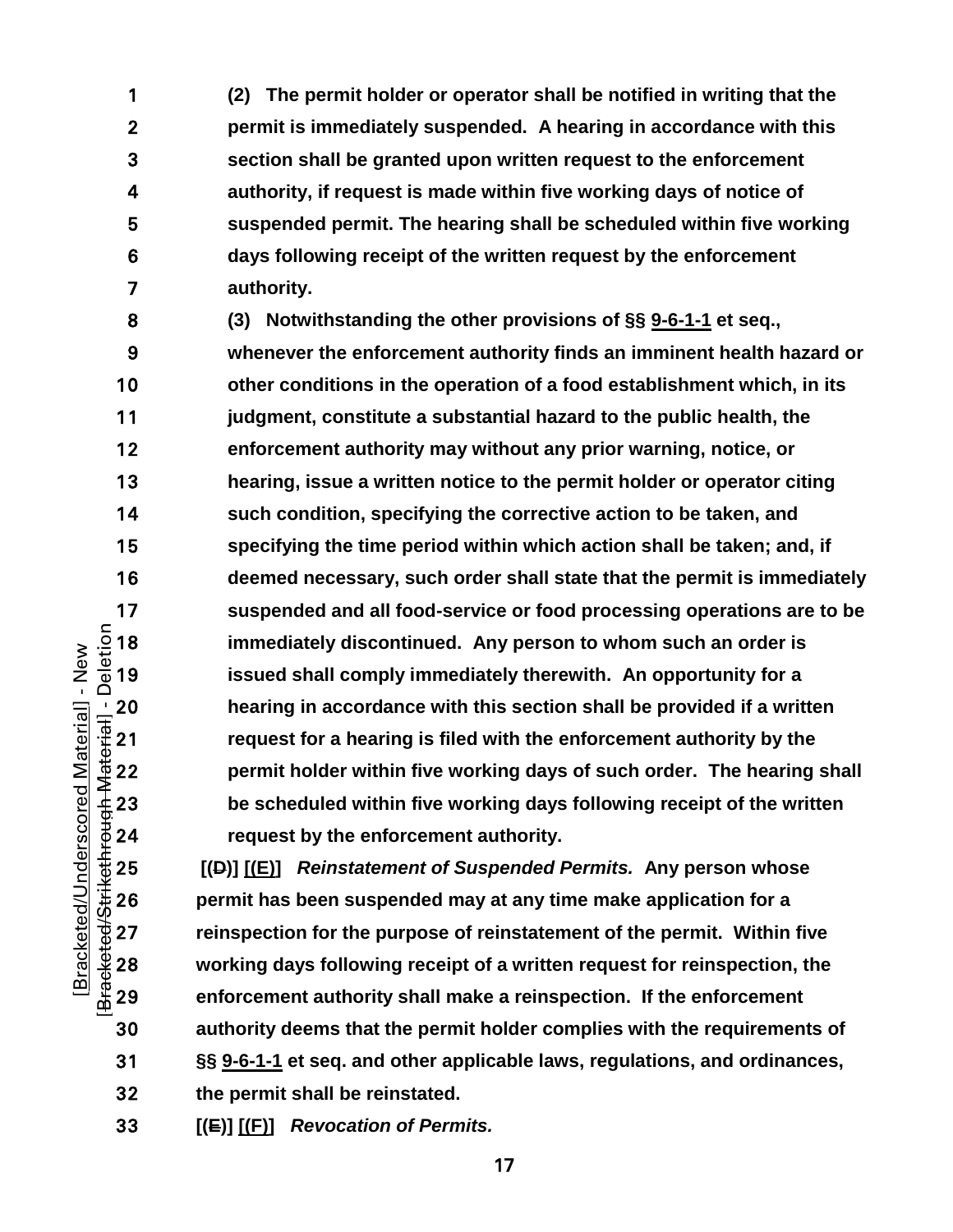- **(1) A permit may be revoked by the enforcement authority for the following:**
- **(a) For failure of an establishment which has received a Grade of "Unsatisfactory" to meet the requirements of an "Approved" Grade within the required time period.**
- **(b) For the fourth downgrading or the second suspension in lieu of downgrading within any 36-month period under the same permit.**
- **(c) For refusal of entry to the establishment after proper**
- **identification has been tendered by the Enforcement Authority.**
- **(d) For interference with the Enforcement Authority in the performance of its duties.**

**(2) A permit may be revoked after an opportunity for a hearing in accordance with this section has been provided by the enforcement authority. Prior to such action, the enforcement authority shall notify the permit holder in writing, stating the reasons for which the permit is subject to revocation and advising that the permit shall be revoked at**  the end of five working days following service of such notice, unless a<br>  $\frac{5}{2}$  18 written request for a hearing is [<del>received by the enforcement authority]</del><br>
The service of such notice, unless a<br>  $\frac{5}{2}$  19 [filed wi **written request for a hearing is [received by the enforcement authority] [filed with the City Clerk's office] by the permit holder within such five**  working day period. The hearing shall be scheduled within five working<br>  $\frac{1}{3}$  21 days following receipt of the written request by the [enforcement<br>  $\frac{1}{3}$  22 authority] [City Clerk's office].<br>
∴<br>
423 [(G)] [Ap **days following receipt of the written request by the [enforcement**  authority] [City Clerk's office].

**[(G)] [***Application for a New Permit After Revocation.* 

**(1) After a permit is revoked, the former permit holder may submit**  <del>25</del><br>
25 **a written application to the enforcement authority for a new permit**<br>
26 **and shall pay all applicable fees.**<br>
27 **(2) The annual fee due date for the new permit shall be determined<br>
28 <b>by the date the permit i** and shall pay all applicable fees.

**(2) The annual fee due date for the new permit shall be determined** 

by the date the permit is issued by the enforcement authority.]

**[(F)] [(H)]** *Hearings.* **The hearings provided for in this ordinance shall be** 

- **conducted by [the Independent Hearing Officer in accordance with the**
- **provisions in the IHO Ordinance, ROA 1994, Chapter 2, Article 7, Part 8.] [a**
- **hearing officer at a time and place designated by the hearing**
- **officer.] [Based upon the findings of such hearing, the enforcement**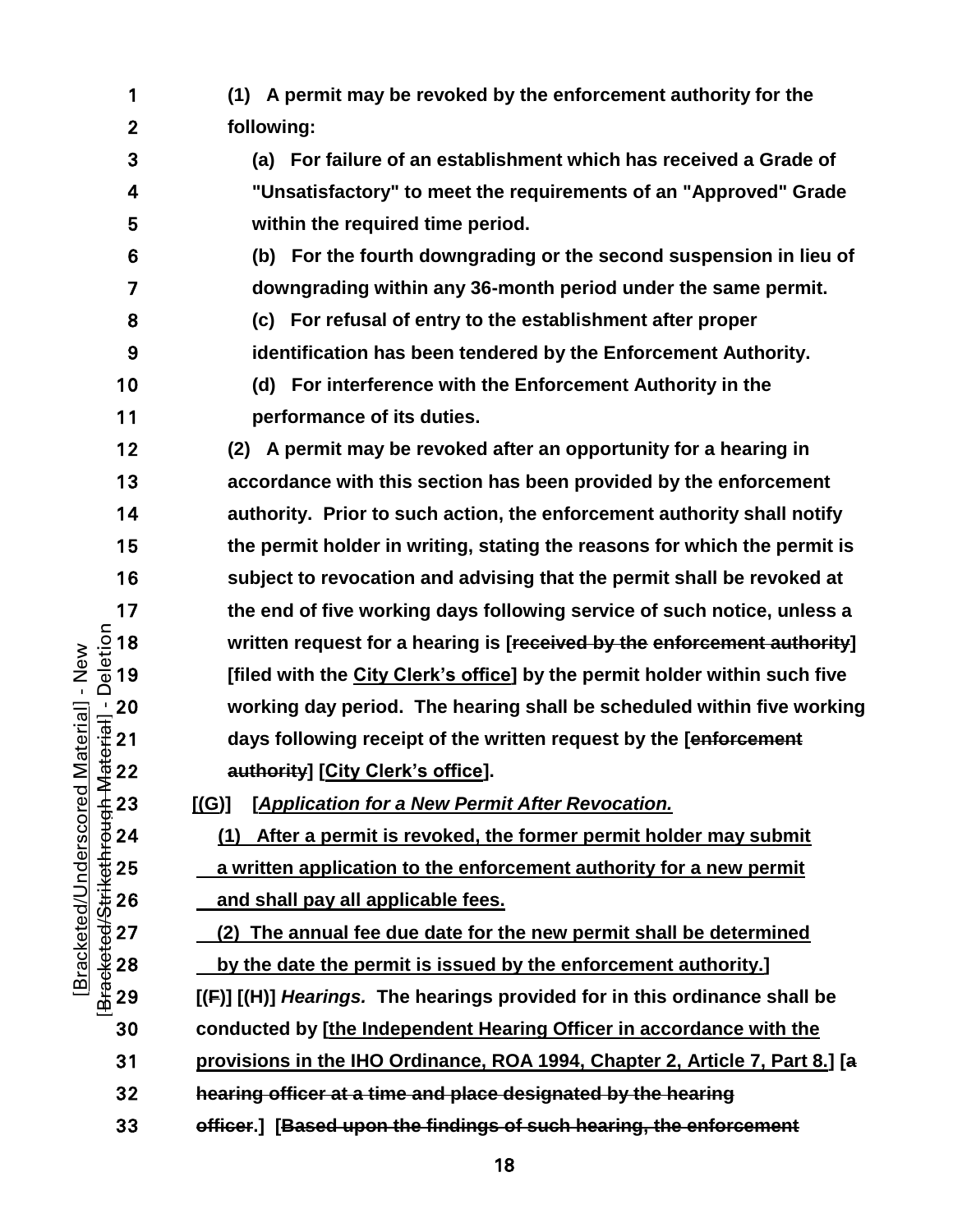**authority shall sustain, modify, or rescind any official notice, order, or other action by the enforcement authority considered in the hearing. A written report by the hearing officer of their findings shall be furnished to the permit holder by the enforcement authority.] Any action of the enforcement authority for which a hearing is not otherwise provided for in this ordinance, which action adversely impacts the permit holder, is subject to review under this section if a hearing request is filed [within fifteen working days of the action and in accordance with the provisions in the IHO Ordinance, ROA 1994, Chapter 2, Article 7, Part 8.] [with the enforcement authority within ten days of the action.] [(G)] [(I)]** *Judicial Review.* **The exclusive remedy or any party dissatisfied with any final decision of the hearing officer [is to file] [should] a petition to the District Court within 30 days after [service] [receipt] of written notice of the decision of the concerned party. [The petition for review shall be limited to the record.] [(H)] [(J)]** *Injunctive Relief.* **As an additional remedy, if any food establishment violates the provisions of §§** [9-6-1-1](https://codelibrary.amlegal.com/codes/albuquerque/latest/albuquerque_nm/0-0-0-11482#JD_9-6-1-1) et seq., the enforcement<br>  $\frac{5}{4}$  18 authority may seek injunctive relief in a court of competent jurisdiction.<br>  $\frac{6}{4}$  19 [<del>(l)]</del> [(K)] *Issuance of Citations.* authority may seek injunctive relief in a court of competent jurisdiction. **[(I)] [(K)]** *Issuance of Citations.* **Citations may be issued by the**  enforcement authority for failure to comply with any requirement set forth<br>  $\frac{1}{3}$  21 in §§ <u>9-6-1-1</u> et seq.<br>
<u>4</u> 22 [(<u>H)] [(L)</u> A nonrefundable hearing fee of \$50.00 shall accompany each<br>
4 23 application for heari **in §§ [9-6-1-1](https://codelibrary.amlegal.com/codes/albuquerque/latest/albuquerque_nm/0-0-0-11482#JD_9-6-1-1) et seq. [(H)] [(L) A nonrefundable hearing fee of \$50.00 shall accompany each application for hearing conducted by the hearing officer requested pursuant to this section.]**  $+6000 + 25$ ∴25 § 9-6-1-[8][9] EXAMINATION AND CONDEMNATION OF FOOD.<br>
∴26 Samples of food, drink, and other substances may be taken are<br>
27 the enforcement authority as often as necessary to determine<br>
28 unwholesomeness, **Samples of food, drink, and other substances may be taken and examined by the enforcement authority as often as necessary to determine freedom from unwholesomeness, adulteration or misbranding. Samples submitted for laboratory analysis shall be submitted to a laboratory approved by and under cognizance of a federal or state agency. The enforcement authority may, upon** 

**written notice to the owner or person in charge, place a hold order on any food** 

**which he determines or has probable cause to believe to be unwholesome or** 

**otherwise adulterated or misbranded. The enforcement authority shall tag,**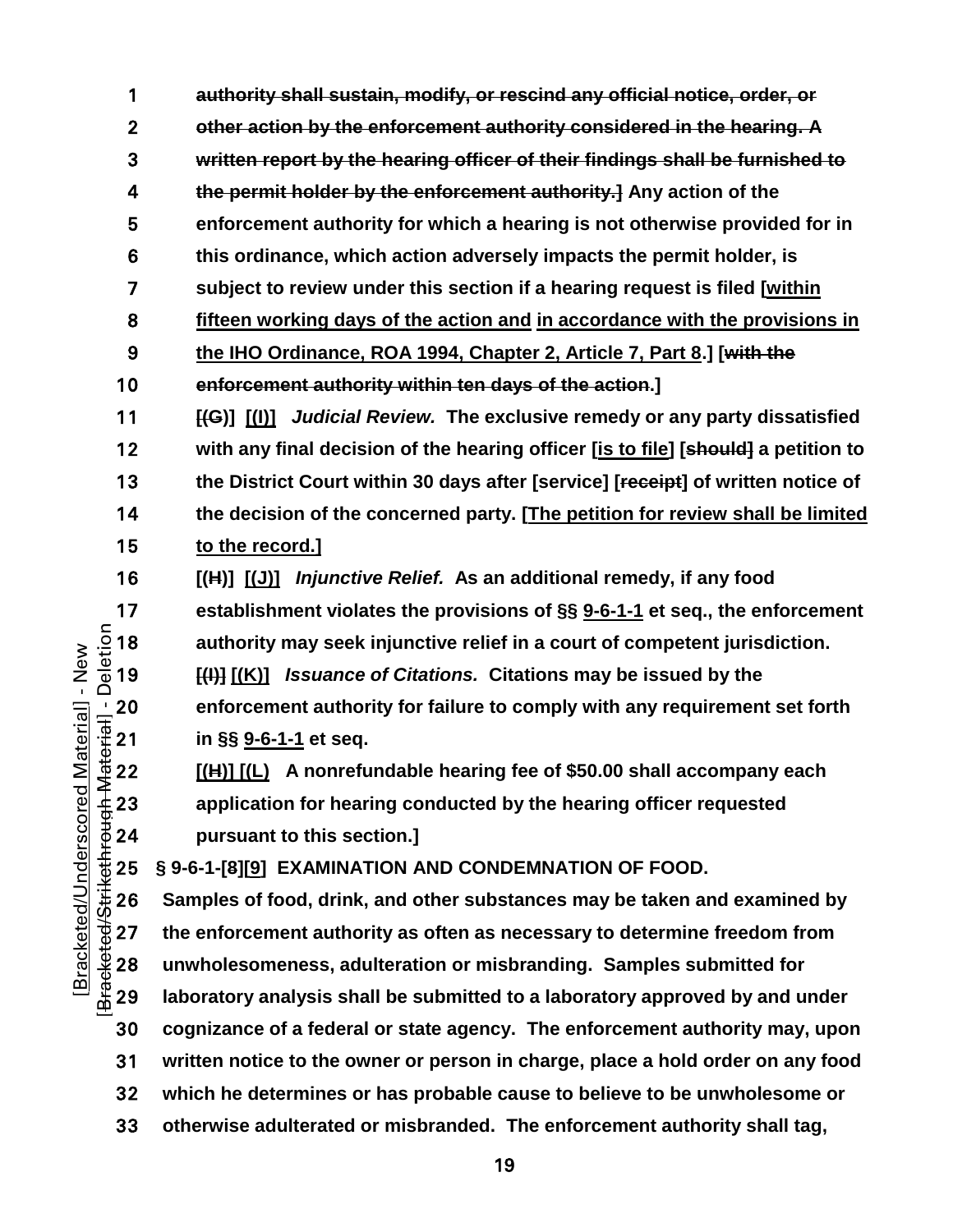**label or otherwise identify any food subject to the hold order and permit it to be suitably stored. It shall be unlawful for any person to remove or alter a hold order, notice or tag placed on the food by the enforcement authority, and neither such food nor the containers thereof shall be relabeled, repacked, reprocessed, altered, disposed of, or destroyed without permission of the enforcement authority, except on order by a court of competent jurisdiction. The hold order shall state that a request for a hearing may be filed within [ten] [fifteen working] days and that if no hearing is requested the food shall be destroyed at the owner's expense. After the owner or person in charge has had a hearing as requested, and on the basis of evidence produced at such hearing, or on the basis of the enforcement authority's examination in the event a written request for a hearing is not received, the hold order may be vacated or the owner or person in charge of the food may be directed by written order to denature or destroy such food or bring it into compliance with the provisions of §§ [9-6-1-1](https://codelibrary.amlegal.com/codes/albuquerque/latest/albuquerque_nm/0-0-0-11482#JD_9-6-1-1) et seq. An order to destroy or denature food shall be stayed if the order is appealed to a court of competent jurisdiction within** 

17 three days.<br> $=$   $\frac{5}{9}$  18 § 9-6-1-[9][1]<br> $=$   $\frac{6}{9}$  19 OF THE ENI **§ 9-6-1-[9][10] FOOD-SERVICE ESTABLISHMENTS OUTSIDE JURISDICTION OF THE ENFORCEMENT AUTHORITY.**

20 Food from food-service establishments or food processing establishments<br>  $\frac{1}{3}$  and located outside the jurisdiction of the enforcement authority may be sold<br>
22 within the city if such establishments conform to the located outside the jurisdiction of the enforcement authority may be sold **within the city if such establishments conform to the provisions of §§ [9-6-1-1](https://codelibrary.amlegal.com/codes/albuquerque/latest/albuquerque_nm/0-0-0-11482#JD_9-6-1-1) et seq. or to substantially equivalent provisions. To determine the extent of compliance with such provisions, the enforcement authority may accept**  <del>1</del><br>
25 **reports from responsible authorities in other jurisdictions where such<br>
26** establishments are located.<br>
27 § 9-6-1-[40][11] PLAN REVIEW OF FUTURE CONSTRUCTION.<br>
28 When a food-service establishment or food proce establishments are located.

**§ 9-6-1-[10][11] PLAN REVIEW OF FUTURE CONSTRUCTION.**

**When a food-service establishment or food processing establishment is hereafter constructed or extensively remodeled, or when an existing structure is converted for use as a food-service establishment, properly prepared plans and specifications for such construction, remodeling, or alteration, showing layout, arrangement, and construction materials of work areas, and the** 

**location, size, and type of fixed equipment and facilities shall be submitted to**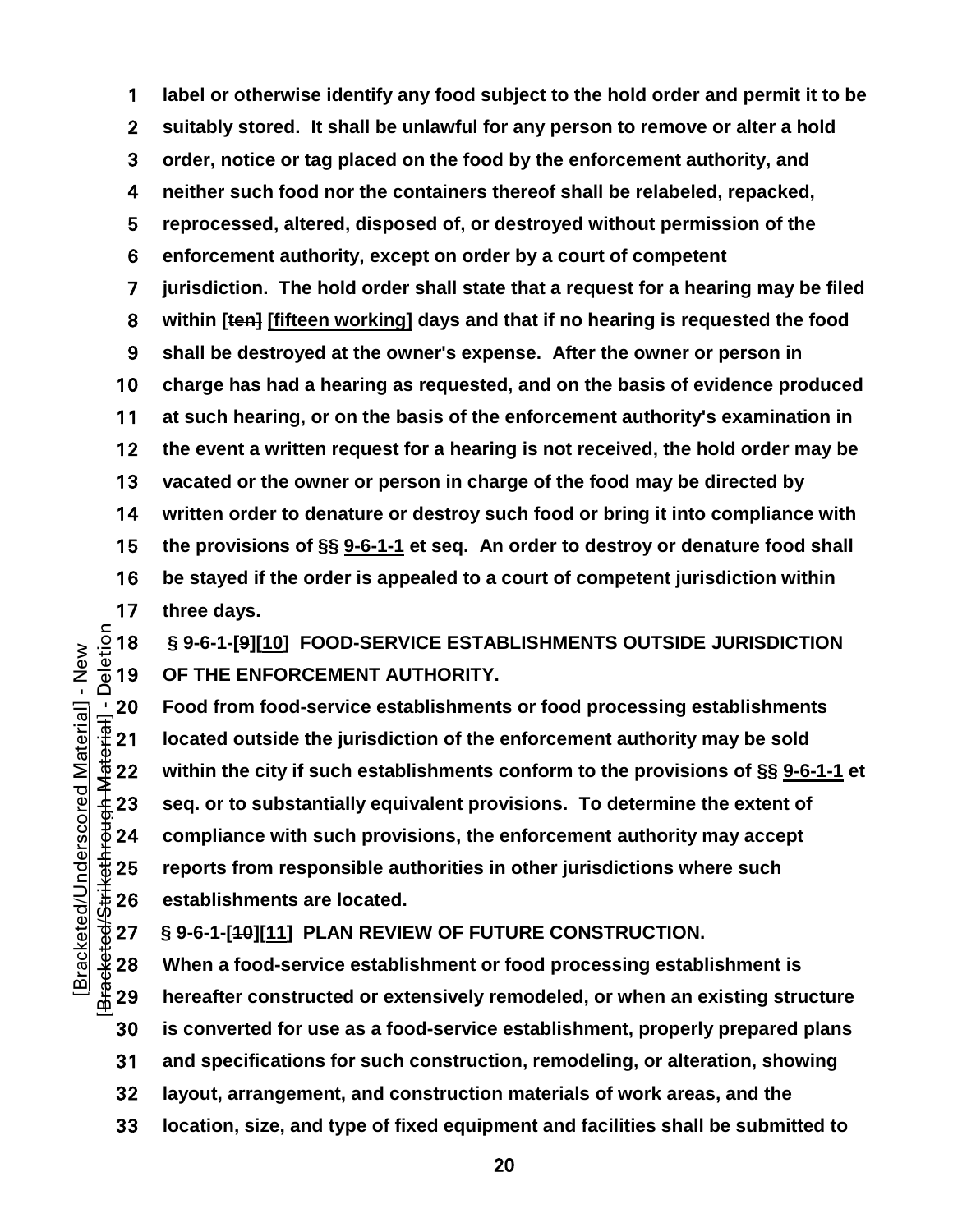**the enforcement authority for approval and to other appropriate city agencies** 

**before such work is begun.**

**§ 9-6-1-[11][12] PROCEDURE WHEN INFECTION IS SUSPECTED.**

**When the enforcement authority has reasonable cause to suspect possibility of disease transmission from any food-service or food processing establishment employee, the enforcement authority shall secure a morbidity history of the suspected employee, or make such other investigation as may be indicated, and take appropriate action. The enforcement authority may require any or all of the following measures: (A) The immediate exclusion of the employee from any food-service or** 

- **food processing establishment;**
- **(B) The immediate closure of the food-service or food processing**
- **establishment concerned until, in the opinion of the enforcement authority,**
- **no further danger of disease outbreak exists;**
- **(C) Restriction of the employee's services to some area of the**
- **establishment where there would be no danger of transmitting disease; and**
- **(D) Adequate medical and laboratory examinations of the employee and of other employees.**

## **§ 9-6-1-[12][13] FEES.**

<sup>1</sup>/<sub>1</sub> 20 (A) *Adjustment of Fees.* Fees charged in relation to the Food Sanitation<br>
∴<br>
21 Ordinance shall be established by rules adopted by the enforcement<br>
authority. Any such rule shall be adopted under the procedure **Ordinance shall be established by rules adopted by the enforcement authority. Any such rule shall be adopted under the procedures of Chapter 2, Article 15 ROA 1994.**

**(B)** *Temporary Fees.* **The enforcement authority is authorized to collect**  the following fees until such time as they are adjusted as outlined in § [<del>9-6-<br>  $\begin{array}{l}\n\text{#}25 \text{ } \text{#}26 \text{ } \text{#}4\text{-}48(A)] \text{ [}9\text{-}6\text{-}1\text{-}12(A)]\text{.} \text{ These fees are for the purpose of paying the costs} \\
\text{#}27 \text{ } \text{reasonably incurred in administrativeing and enforcing the Food Sanitation} \\
\text{Ordinance.} \text{ 29} \text{ } \text{#$ **1-18(A)] [9-6-1-12(A)]. These fees are for the purpose of paying the costs reasonably incurred in administering and enforcing the Food Sanitation Ordinance.** 

**(1) Permanent Food Service Establishment. Each permanent food-service establishment shall pay an annual fee of 3/10 of 1% of its gross sales for the previous 12 months, provided that no food-service establishment shall pay an annual fee greater than \$700 nor less than \$200 except that:**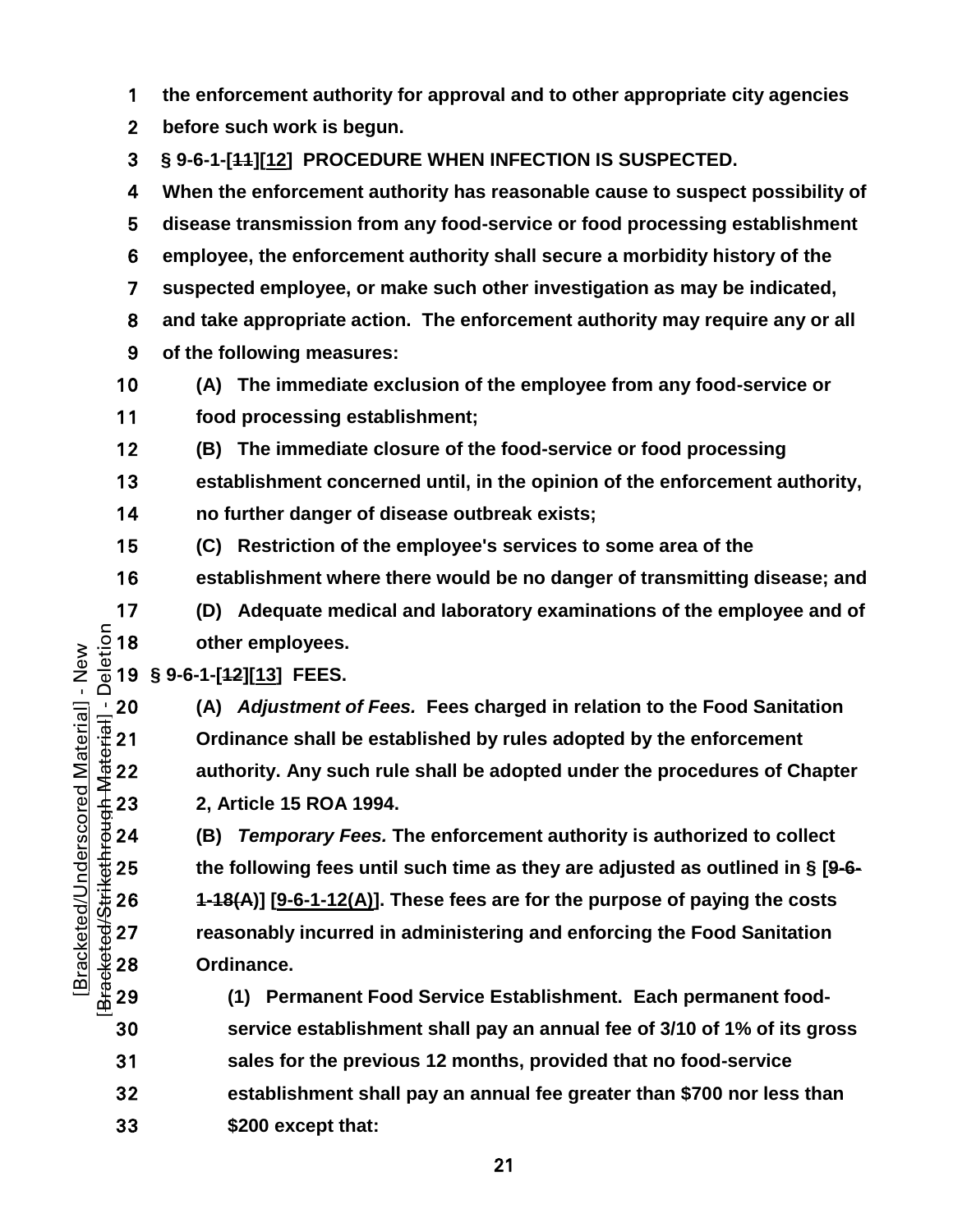**(a) For the first 12 months of operation or portion thereof, the fee shall be \$200.**

**(b) In the case where there is, under single ownership or management, more than one food- service establishment or more than one place within an establishment where food is prepared or served within a single building or structure, and separate inspections are required, as determined by the enforcement authority, each such food-service establishment or place shall pay a separate annual fee. The food service location with the higher gross receipts shall be considered the primary establishment for the purposes of §§ [9-6-1-1](https://codelibrary.amlegal.com/codes/albuquerque/latest/albuquerque_nm/0-0-0-11482#JD_9-6-1-1) et seq. The fee for each additional food service establishment or place shall be \$200[.] [, except that in no case shall a permanent food service establishment—cannabis permit be considered as a primary or secondary permit for the purposes of calculating inspection fees for permanent food service establishment permits.] a [(2) Permanent Food Service Establishment—Cannabis. Each <b>permanent food-service establishment shall pay an annual fee o**<br>  $\frac{5}{9}$  19 **1% of its gross sales for the previous 12 months, provided that in all pay an permanent food-service establishment shall pay an annual fee of 3/10 of 1% of its gross sales for the previous 12 months, provided that no**  <u>20 **permanent food service establishment—cannabis** shall pay an annual<br>
The greater than \$700 nor less than \$200 except that:<br>  $\frac{4}{3}$  22 (a) For the first 12 months of operation or portion thereof, the fee<br>  $\frac{4}{3}$  </u> **fee greater than \$700 nor less than \$200 except that:** (a) For the first 12 months of operation or portion thereof, the fee **shall be \$200. (b) In the case where there is, under single ownership or management, more than one food service establishment—cannabis**<br>
26 **or more than one place within an establishment where edible<br>
27 <b>cannabis products are prepared or served within a single building or**<br>
28 **structur or more than one place within an establishment where edible cannabis products are prepared or served within a single building or structure, and separate inspections are required, as determined by the enforcement authority, each such food service establishment— cannabis shall pay a separate annual fee. The food service establishment—cannabis location with the higher gross receipts shall be considered the primary food service establishment—**

[Bracketed/Strikethrough Material] - Deletion Bracketed/Underscored Material] - New [Bracketed/Underscored Material] - New

<u>22</u>

**cannabis for the purposes of §§ [9-6-1-1](https://codelibrary.amlegal.com/codes/albuquerque/latest/albuquerque_nm/0-0-0-11482#JD_9-6-1-1) et seq. The fee for each**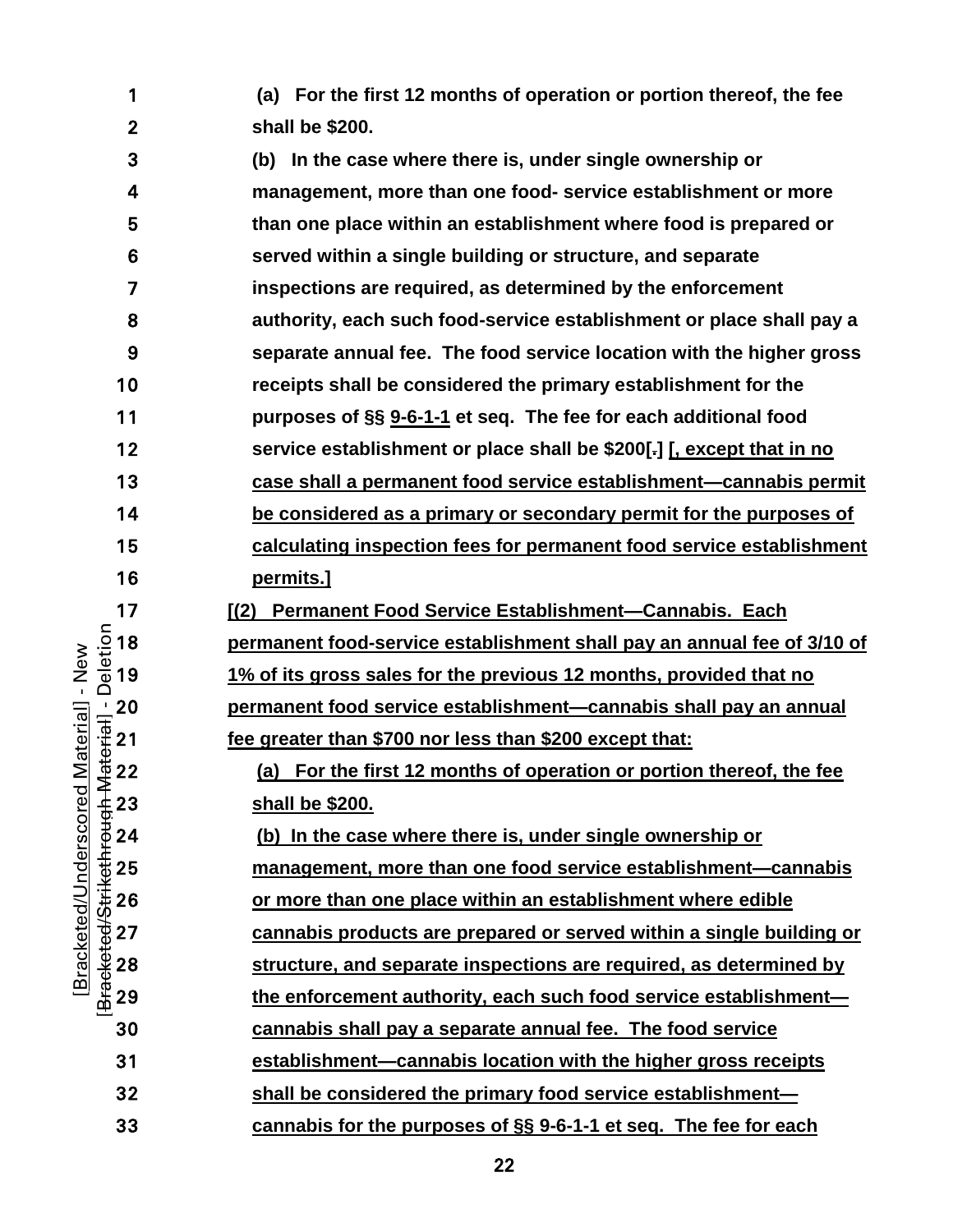**additional food service establishment—cannabis shall be \$200,** 

**except that in no case shall a permanent food service** 

**establishment—cannabis permit be considered as a primary or** 

**secondary permit for the purposes of calculating inspection fees for permanent food service establishment permits.]**

**[(2)] [(3)] Temporary Food-Service Establishments. Each temporary food-service establishment shall pay a fee of \$25 for each event and each location. The application for a temporary food service establishment and fee shall be submitted five working days prior to the commencing of operation.**

**[(3)] [(4)] Food Processing Establishments. Each food processing establishment shall pay an annual fee of 3/10 of 1% of its gross sales for the previous 12 months provided that no food processing establishment shall pay a fee greater than \$700 nor less than \$200 except that:**

[Bracketed/Underscored Material] - New [Bracketed/Strikethrough Material] - Deletion

Bracketed/Underscored Material] - New

**(a) For the first 12 months of operation the fee shall be \$200.**

17 (b) In the case where there is, under single ownership or<br>  $\frac{5}{2}$  18 management, more than one food processing establishme<br>  $\frac{5}{2}$  19 place, or more than one place within an establishment who management, more than one food processing establishment or **place, or more than one place within an establishment where food**  <u>a</u> 20 is processed, prepared, packaged, stored or distributed within a<br>  $\frac{1}{3}$  21 single building or structure, and separate inspections are require<br>  $\frac{1}{4}$  22 as determined by the enforcement authority, each such **single building or structure, and separate inspections are required,**  as determined by the enforcement authority, each such food **processing establishment or place shall pay a separate annual fee. The food processing establishment location with the higher**  25 gross receipts shall be considered the primary establishment for<br>
<sup>22</sup> 26 the purposes of §§ <u>9-6-1-1</u> et seq. The fee for each additional foot<br>
27 processing establishment or place shall be \$200[-] <u>[, except that in</u> **the purposes of §§ [9-6-1-1](https://codelibrary.amlegal.com/codes/albuquerque/latest/albuquerque_nm/0-0-0-11482#JD_9-6-1-1) et seq. The fee for each additional food processing establishment or place shall be \$200[.] [, except that in no case shall a food processing establishment—cannabis permit be considered as a primary or secondary permit for the purposes of calculating inspection fees for food processing establishments.]**

**[(4)] [(5)] [Food Processing Establishments—Cannabis. Each food processing establishment—cannabis shall pay an annual fee of 3/10 of 1% of its gross sales for the previous 12 months provided that no food** 

<u>23</u>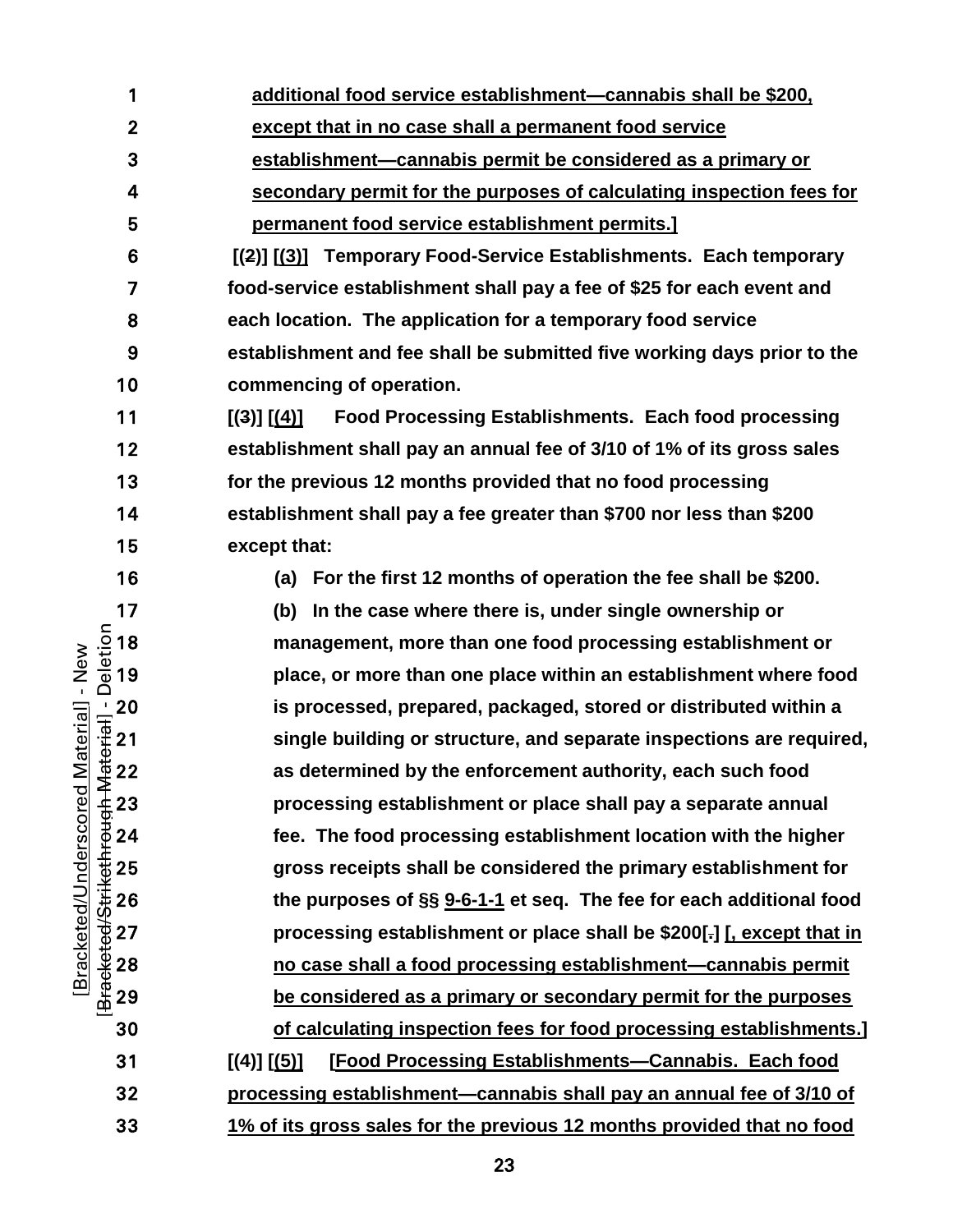| 1            | processing establishment-cannabis shall pay a fee greater than \$700            |
|--------------|---------------------------------------------------------------------------------|
| $\mathbf{2}$ | nor less than \$200 except that:                                                |
| 3            | (a) For the first 12 months of operation or portion thereof, the fee            |
| 4            | shall be \$200.                                                                 |
| 5            | In the case where there is, under single ownership or<br>(b)                    |
| 6            | management, more than one food processing establishment-                        |
| 7            | cannabis, or more than one place within an establishment where                  |
| 8            | edible cannabis product is processed, prepared, packaged, stored                |
| 9            | or distributed within a single building or structure, and separate              |
| 10           | inspections are required, as determined by the enforcement                      |
| 11           | authority, each such food processing establishment—cannabis                     |
| 12           | shall pay a separate annual fee. The food processing                            |
| 13           | establishment—cannabis location with the higher gross receipts                  |
| 14           | shall be considered the primary food processing establishment-                  |
| 15           | cannabis for the purposes of §§ 9-6-1-1 et seq. The fee for each                |
| 16           | additional food processing establishment-cannabis shall be                      |
| 17           | \$200, except that in no case shall a food processing                           |
| 18           | establishment—cannabis permit be considered as a primary or                     |
| 19           | secondary permit for the purposes of calculating inspection fees                |
| 20           | for food processing establishments.]                                            |
| 21           | [(6)] Limited Facilities. Each limited facility shall pay an annual fee of      |
| 22           | \$120.                                                                          |
| 23           | [(5)] [(7)] Not-for-Profit Facilities. Each food establishment that is not-     |
| 24           | for-profit or wherein no gross receipts are generated shall pay an annual       |
| 25           | fee of \$120.                                                                   |
| 26           | Not-For-Profit Distribution Center. Facilities, such as food<br>$[(6)]$ $[(8)]$ |
| 27           | banks, that have acquired not-for-profit status, which distribute food          |
| 28           | items directly to consumers, are not assessed an annual fee; however,           |
| 29           | permits are renewed annually according to anniversary date of the               |
| 30           | issuance of the permit.                                                         |
| $\sim$       | <b>E(7)1 F(6)1 Mehile Desceptions J. Vendere Feek mehil</b>                     |

**[(7)] [(9)] Mobile Prepackaged Vendors. Each mobile prepackaged vendor shall pay an annual fee of \$120 for each unit.**

[Bracketed/Strikethrough Material] - Deletion [Bracketed/Strikethrough Material] - Deletion [Bracketed/Underscored Material] - New [Bracketed/Underscored Material] - New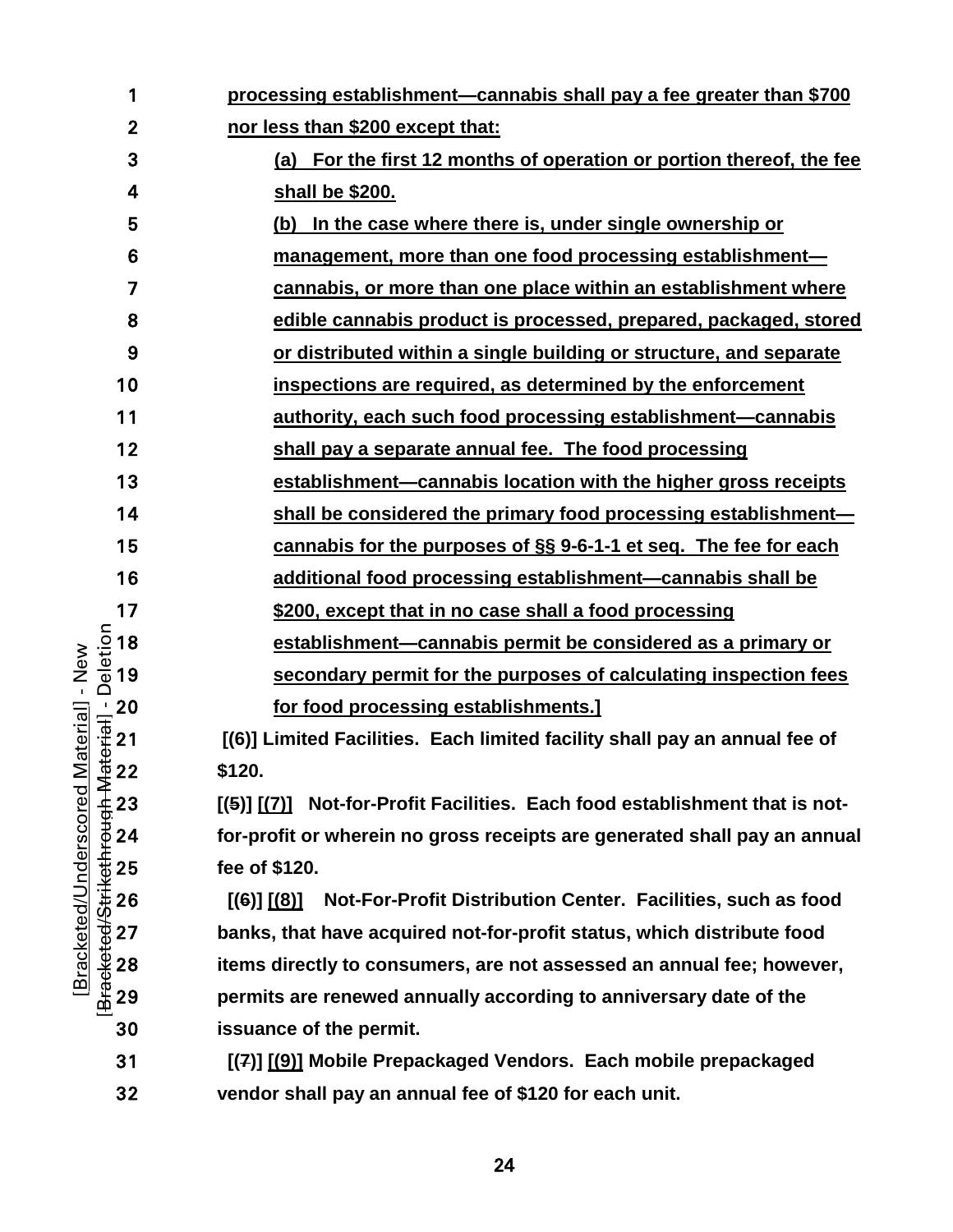|                              | 1                                                            | [(8)] [(10)] Mobile restaurants shall pay an annual fee of \$120 for each       |
|------------------------------|--------------------------------------------------------------|---------------------------------------------------------------------------------|
|                              | $\mathbf{2}$                                                 | unit.                                                                           |
|                              | 3                                                            | Fees for Unscheduled Inspections. In addition to the annual<br>$[(9)]$ $[(11)]$ |
|                              | 4                                                            | fees provided by this section, all persons engaged in the sale or               |
|                              | 5                                                            | processing of food shall pay reasonable fees and costs when the                 |
|                              | 6                                                            | enforcement authority is required to reinspect as the result of an              |
|                              | 7                                                            | enforcement action.                                                             |
|                              | 8                                                            | Reinspections. A reinspection fee shall be due and payable<br>(a)               |
|                              | 9                                                            | whenever:                                                                       |
|                              | 10                                                           | The enforcement authority has given written notice of a<br>(i)                  |
|                              | 11                                                           | <b>Food Sanitation Ordinance violation or violations to the</b>                 |
|                              | 12                                                           | permit holder of a food establishment and the notice contains                   |
|                              | 13                                                           | a reinspection date by which the violation or violations must                   |
|                              | 14                                                           | be corrected; and                                                               |
|                              | 15                                                           | (ii) The violation or violations have not been corrected by                     |
|                              | 16                                                           | the reinspection date provided on the notice of violation; and                  |
|                              | 17                                                           | (iii) An additional re-inspection is necessary to determine                     |
|                              | 18                                                           | that the violation or violations have been corrected.                           |
| New<br>$\mathbf{I}$          | Deletion<br>19                                               | (iv) Enforcement actions may include, but are not limited to,                   |
|                              | $\frac{1}{4}$ = 20<br>$\frac{1}{4}$ = 21<br>$\frac{1}{4}$ 22 | complaint substantiated reinspections, reinspections                            |
| <b>Material</b>              |                                                              | resulting in a food establishment grading score of                              |
|                              |                                                              | "Unsatisfactory", an imminent health hazard, or an                              |
| <b>Bracketed/Underscored</b> | Bracketed/Strikethrough-N<br>23                              | epidemiological investigation.                                                  |
|                              | 24                                                           | Owner[-]Initiated Inspection. A permit holder may request an<br>(b)             |
|                              | 25                                                           | owner[-]initiated inspection no later than three working days                   |
|                              | 26                                                           | following the receipt of the Food Establishment Grading Score of an             |
|                              | 27                                                           | initial routine inspection. The enforcement authority shall provide a           |
|                              | 28                                                           | written notice of an additional reinspection fee to cover the cost of           |
|                              | 29                                                           | conducting the reinspection. This fee shall be paid at City Treasury            |
|                              | 30                                                           | prior to the time of request of an owner[-]initiated inspection to the          |
|                              | 31                                                           | enforcement authority.                                                          |
|                              | 32                                                           | Requests for special services and reinspections shall be made<br>(c)            |
|                              | 33                                                           | on forms provided by the enforcement authority.                                 |

 $\sim$  25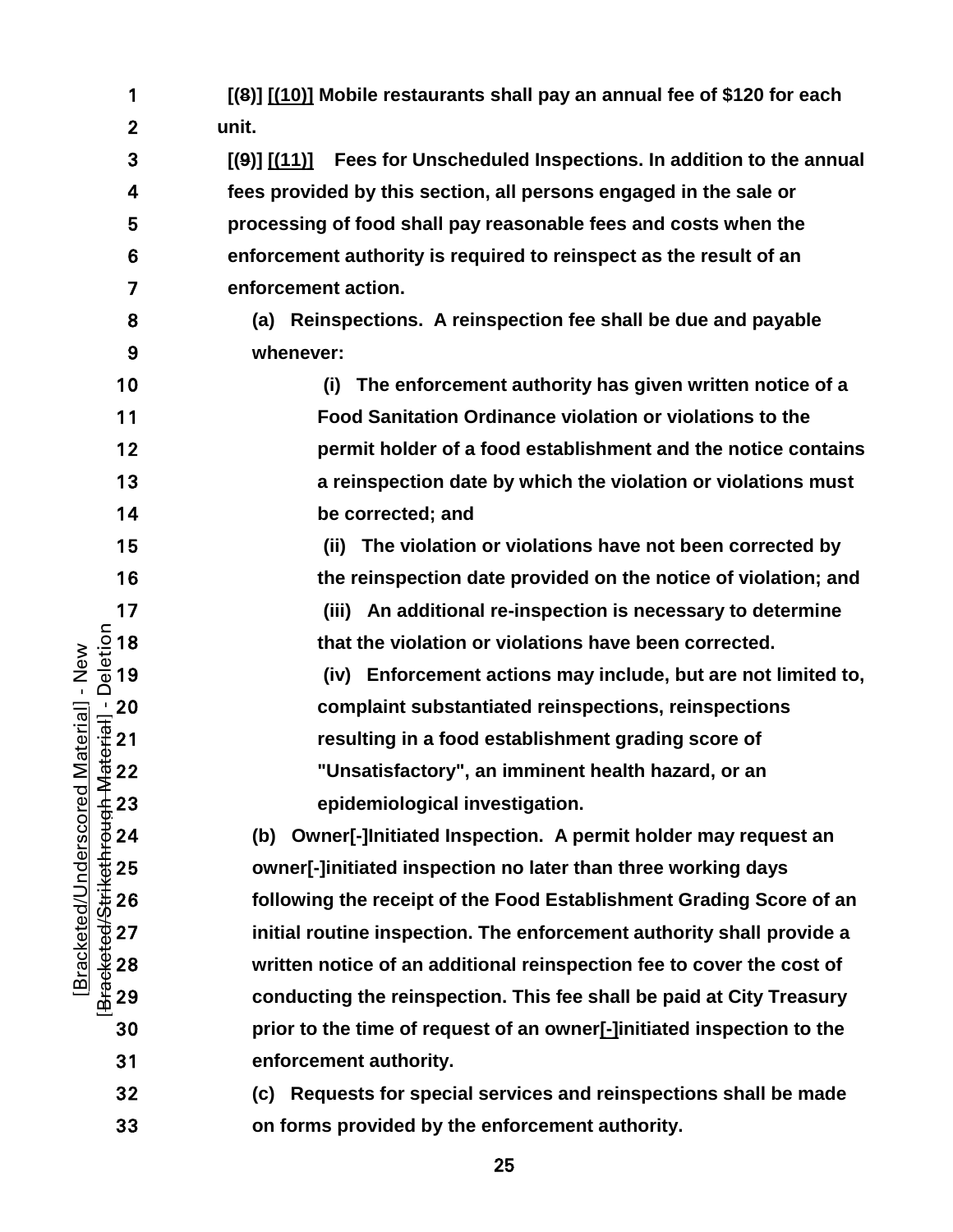**(d) Failure to pay such fee shall result in a permit suspension [(10)] [(12)] Payment of Fees.**

**(a) Annual fees are due on or before the anniversary date of the issuance of the permit each year; provided, however, that no person shall engage in the operations of a food establishment without first paying an annual fee. The first year's fee shall be \$200 except for those which are subject to a fixed fee as provided for in this section. Thereafter, fees based on gross sales will be calculated on the actual gross sales for the previous 12 months. A late charge of 1½% of the annual fee will be assessed for each month or fraction thereof that the annual fee remains unpaid after the due date; provided, however, that the minimum late charge shall be \$15. (b) In the event that any person fails to pay the annual fee by the due date, or remits an amount less than the correct amount of the fee due, the enforcement authority shall determine the amount of the fee due using such statement or other available information. The**  17 enforcement authority shall thereupon give written notice to the<br>  $\frac{5}{2}$  18 permit holder of the amount due, which amount shall be paid wit<br>  $\frac{5}{4}$  19 five working days of receipt of such notice. Any party aggriev **permit holder of the amount due, which amount shall be paid within**  five working days of receipt of such notice. Any party aggrieved by 20 the enforcement authority's determination as to the amount due may<br>  $\frac{1}{10}$  request a hearing <u>[within fifteen days of service of written notice of</u><br>  $\frac{1}{2}$  22 the amount due pursuant to the provisions in the IHO **request a hearing [within fifteen days of service of written notice of the amount due pursuant to the provisions in the IHO Ordinance, ROA 1994, Chapter 2, Article 7, Part 8].**

**(c) In the event that the annual fee is not paid within five working**  days of the hearing officer's determination of any requested hearing<br>  $\frac{3}{42}$  26 filed, the enforcement authority may suspend the permit and may<br>  $\frac{3}{42}$  27 also take such action as necessary to collect the annual fe **filed, the enforcement authority may suspend the permit and may**  also take such action as necessary to collect the annual fee, **including any late charges, or reinspection fee.**

**(d) The enforcemnt authority is authorized and empowered to make inspections and audits of the books and related records of any permit holder subject to the provisions of §§ [9-6-1-1](https://codelibrary.amlegal.com/codes/albuquerque/latest/albuquerque_nm/0-0-0-11482#JD_9-6-1-1) et seq.; and every such permit holder shall maintain good and accurate books and related records of the gross sales of business done, which** 

[Bracketed/Strikethrough Material] - Deletion Bracketed/Underscored Material] - New [Bracketed/Underscored Material] - New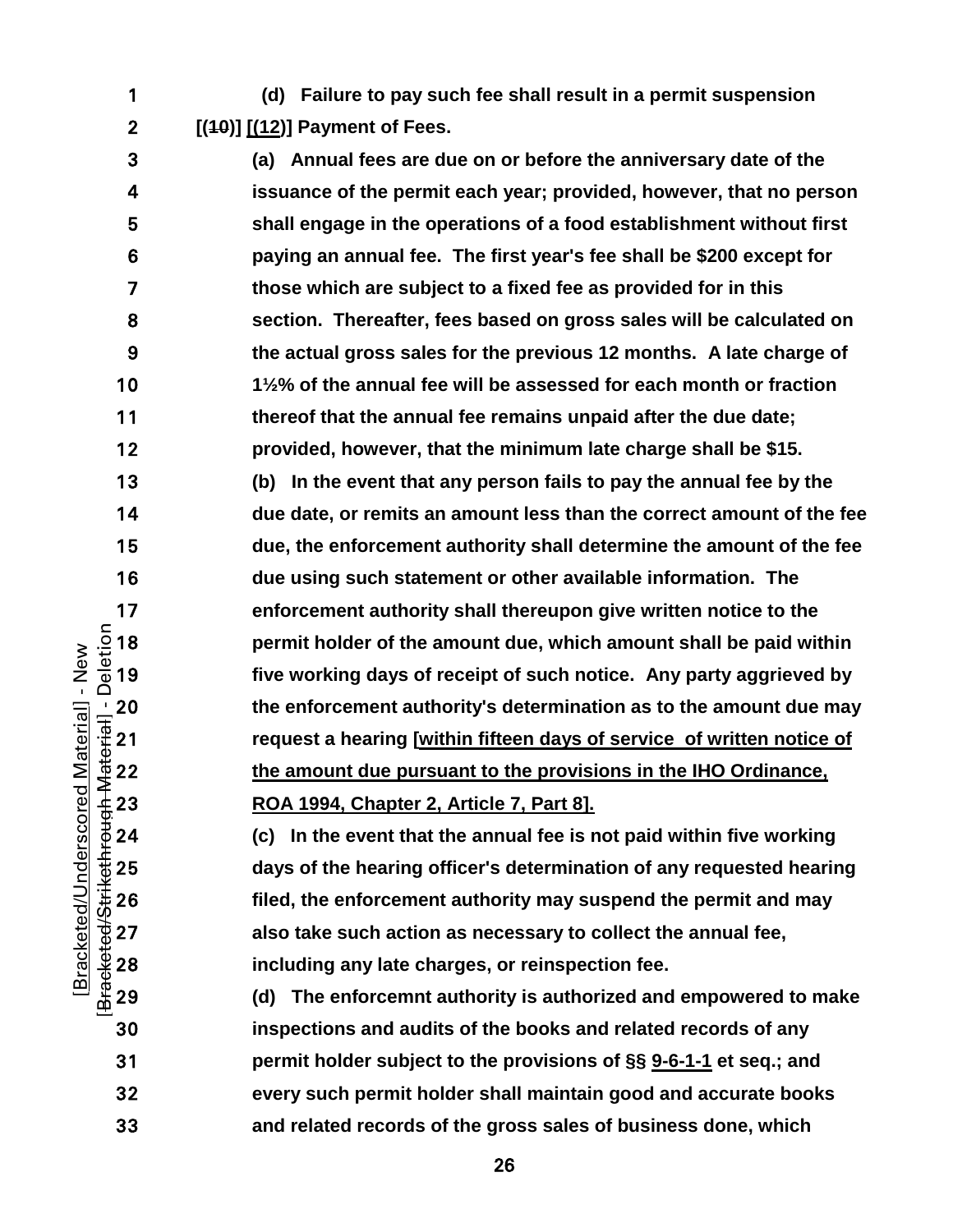- **books and records shall be made available for inspection and audit as may be deemed by the enforcement authority in the administration of any of the provisions of §§ [9-6-1-1](https://codelibrary.amlegal.com/codes/albuquerque/latest/albuquerque_nm/0-0-0-11482#JD_9-6-1-1) et seq. (e) Notices provided for under this section shall be deemed to have been properly served when written notice has been delivered personally to the permit holder or person in charge, or such notice has been sent by registered or certified mail, return receipt requested, to the last known address of the permit holder. A copy of such notice shall be filed with the records of the enforcement authority.**
- **(f) In addition to the remedies provided above, the enforcement authority may suspend or revoke any permit issued pursuant to §§ [9-](https://codelibrary.amlegal.com/codes/albuquerque/latest/albuquerque_nm/0-0-0-11482#JD_9-6-1-1) [6-1-1](https://codelibrary.amlegal.com/codes/albuquerque/latest/albuquerque_nm/0-0-0-11482#JD_9-6-1-1) et seq. for failure to pay the annual fee, including any late charges, or reinspection fee.**
- **(g) Lien. The city may file a lien against the personal and real property of the permit holder for any delinquent fees and/or**

**§ 9-6-1-[13][14] DISCLOSURE OF INFORMATION.**

**penalties.**<br>  $\frac{5}{8}$  18 § 9-6-1-[<del>13</del>][14] DISC<br>  $\frac{1}{8}$  19 It is unlawful for any **It is unlawful for any present or previous City Official, employee or agent to**  reveal the New Mexico Gross Receipts Tax Identification Number, any gross<br>  $\frac{1}{3}$  receipts information, or any payment information pertaining to any person or<br>  $\frac{1}{3}$  22 entity regulated by city ordinance to an **receipts information, or any payment information pertaining to any person or entity regulated by city ordinance to anyone except as provided by Section 7-1- 8 NMSA 1978.**

**§ 9-6-1-[14][15] ADMINISTRATION AND INTERPRETATION.**

25 The enforcement authority shall be responsible for the administration and<br>  $\begin{array}{l}\n\text{#}26 \\
\text{#}26 \\
\text{#}27 \\
\text{and purpose of } \S\S \underline{9\text{-}6\text{-}1\text{-}1} \text{ et seq. Rules and regulations to carry out the in} \\
\text{#}227 \\
\text{and purpose of } \S\S \underline{9\text{-}6\text{-}1\text{-}1} \text{ et seq. shall be prescribed by the enforcement}\n\end{array}$ <br>
2 **enforcement of §§ [9-6-1-1](https://codelibrary.amlegal.com/codes/albuquerque/latest/albuquerque_nm/0-0-0-11482#JD_9-6-1-1) et seq. Rules and regulations to carry out the intent and purpose of §§ [9-6-1-1](https://codelibrary.amlegal.com/codes/albuquerque/latest/albuquerque_nm/0-0-0-11482#JD_9-6-1-1) et seq. shall be prescribed by the enforcement authority pursuant to standards created in §§ [9-6-1-1](https://codelibrary.amlegal.com/codes/albuquerque/latest/albuquerque_nm/0-0-0-11482#JD_9-6-1-1) et seq., subject to**  establishment hearing and review procedures.

- **§ 9-6-1-[15][16] VARIANCES.**
- **The enforcement authority may grant an individual variance from the**
- **limitations prescribed in §§ [9-6-1-1](https://codelibrary.amlegal.com/codes/albuquerque/latest/albuquerque_nm/0-0-0-11482#JD_9-6-1-1) et seq. whenever it is found upon**
- **presentation of adequate proof, that compliance with that specific part of §§ [9-](https://codelibrary.amlegal.com/codes/albuquerque/latest/albuquerque_nm/0-0-0-11482#JD_9-6-1-1)**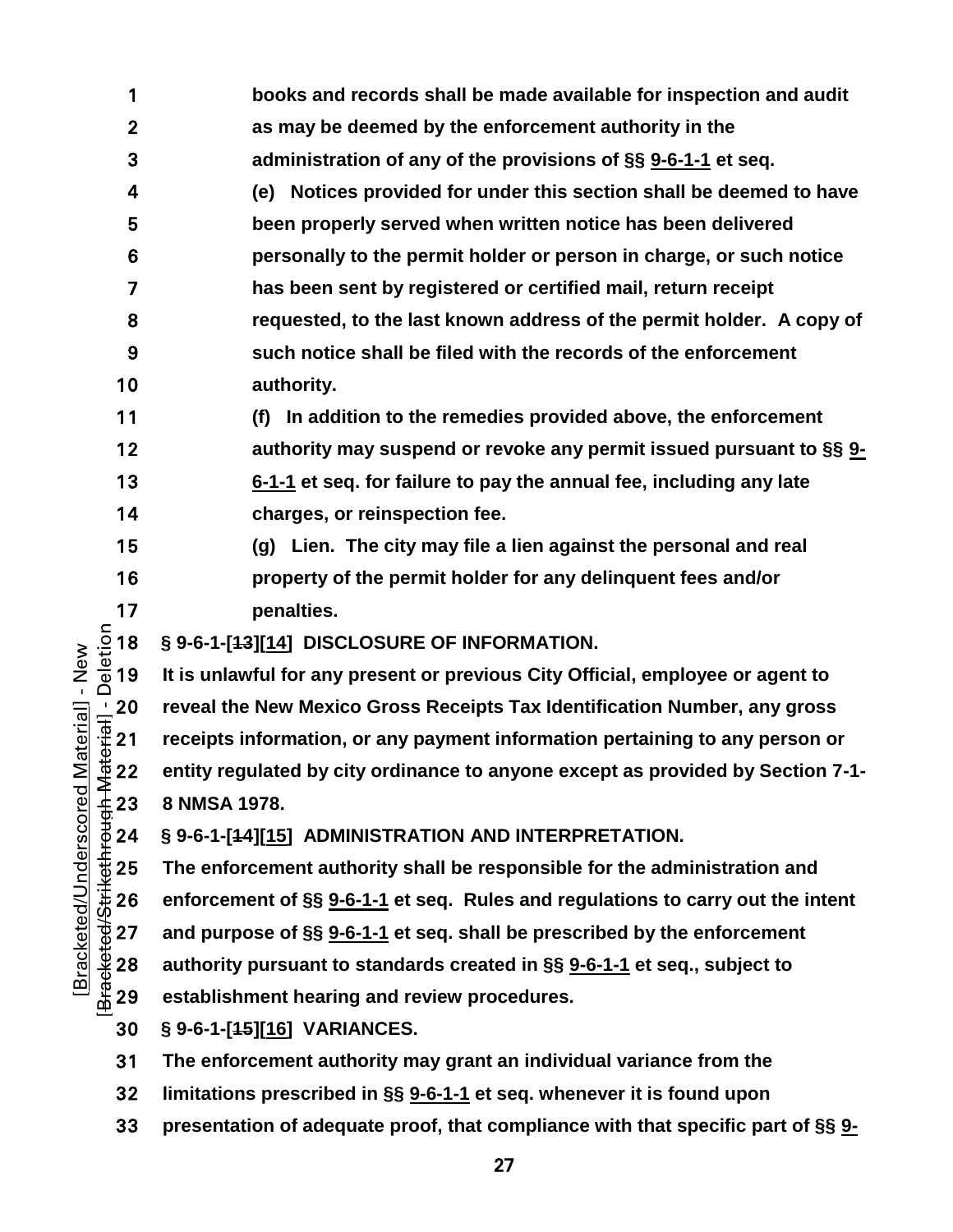**[6-1-1](https://codelibrary.amlegal.com/codes/albuquerque/latest/albuquerque_nm/0-0-0-11482#JD_9-6-1-1) et seq. will impose an undue economic burden or hardship upon the business and that granting of the variance will not result in a condition injurious to health or safety. Any person seeking a variance shall do so in writing, setting forth their reasons for the variance and stating the length of time for which they seek the variance. The enforcement authority shall promptly investigate the petition and make a determination as to the disposition thereof. The party seeking this variance shall be given a decision within ten working days following receipt of the request by the enforcement authority.**

**§ 9-6-1-[16][17] ADOPTION BY REFERENCE OF FOOD CODE.**

**Except to the extent that it is inconsistent with the Food Sanitation Ordinance,** 

**§§ [9-6-1-1](https://codelibrary.amlegal.com/codes/albuquerque/latest/albuquerque_nm/0-0-0-11482#JD_9-6-1-1) et seq., the City of Albuquerque does hereby adopt by reference the** 

**Food Code, 2009 Recommendations of the United States Public Health** 

**Service/Food and Drug Administration as published by the U.S. Department of** 

**Health and Human Services, Public Health Service, Food and Drug** 

**Administration to regulate the conduct of all food establishments.**

**§ 9-6-1-[47][18] AVAILABILITY OF ORDINANCE AND FOOD CODE.**<br>  $\frac{5}{10}$  18 (A) A copy of the "Food Sanitation Ordinance" [i.e., §§ <u>9-6-1-1</u><br>  $\frac{6}{10}$  19 now on file in the Office of the City Clerk/Recorder and is availa **(A) A copy of the "Food Sanitation Ordinance" [i.e., §§ [9-6-1-1](https://codelibrary.amlegal.com/codes/albuquerque/latest/albuquerque_nm/0-0-0-11482#JD_9-6-1-1) et seq.] is now on file in the Office of the City Clerk/Recorder and is available for**  the public during regular business hours. A copy of the<br>  $\frac{1}{3}$  21 ordinance [i.e., §§ <u>9-6-1-1</u> et seq.] shall be available to any individual u<br>
request and the payment of a reasonable charge as set by the Chief<br>  $\frac$ **ordinance [i.e., §§ [9-6-1-1](https://codelibrary.amlegal.com/codes/albuquerque/latest/albuquerque_nm/0-0-0-11482#JD_9-6-1-1) et seq.] shall be available to any individual upon request and the payment of a reasonable charge as set by the Chief**  Administrative Officer, to be not less than the actual cost per copy.

**(B) A copy of the Food Code, 2009 Recommendations of the United States**  Public Health Service/Food and Drug Administration as published by the<br>
∴‡26 U.S. Department of Health and Human Services, Public Health Service,<br>
⇒ 27 Food and Drug Administration as adopted by this article are on file i **U.S. Department of Health and Human Services, Public Health Service, Food and Drug Administration as adopted by this article are on file in the Office of the City Clerk, and are available for inspection by the public during regular business hours. A copy of the codes shall be available to any individual upon request and the payment of a reasonable charge as set by the Chief Administrative Officer, to be not less than the actual cost per copy.**

**§ 9-6-1-99 PENALTY.**

[Bracketed/Strikethrough Material] - Deletion Bracketed/Underscored Material] - New [Bracketed/Underscored Material] - New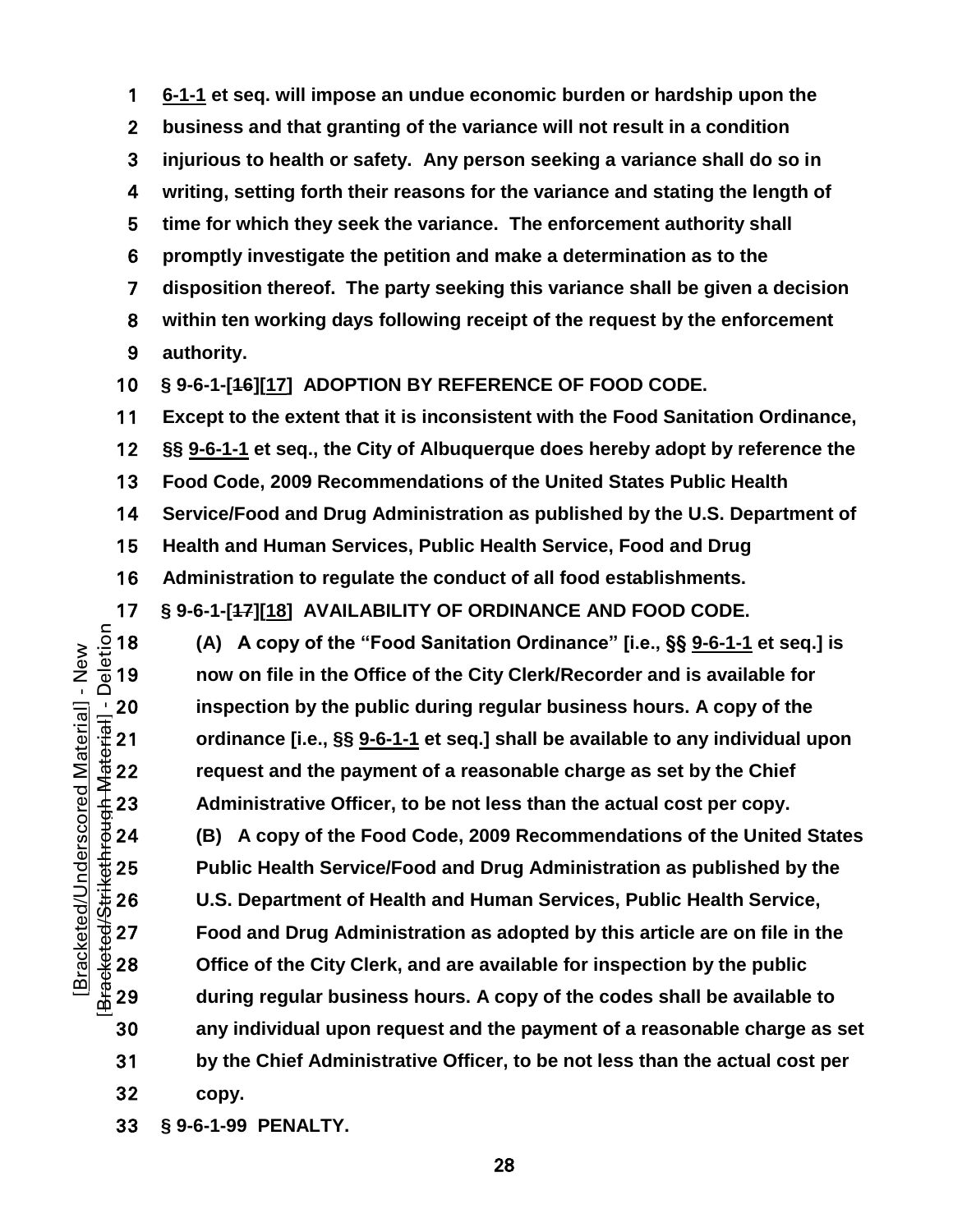- **Every person convicted of a violation of any provision of §§ [9-6-1-1](https://codelibrary.amlegal.com/codes/albuquerque/latest/albuquerque_nm/0-0-0-11482#JD_9-6-1-1) et seq.**
- **shall be guilty of a misdemeanor and shall be subject to the penalty provisions**
- **set forth in § [1-1-99](https://codelibrary.amlegal.com/codes/albuquerque/latest/albuquerque_nm/0-0-0-633#JD_1-1-99) of this code of ordinances. Every violation of §§ [9-6-1-1](https://codelibrary.amlegal.com/codes/albuquerque/latest/albuquerque_nm/0-0-0-11482#JD_9-6-1-1) et**
- **seq. shall be a misdemeanor. Each day such violation is committed or**
- **permitted to continue shall constitute a separate offense and shall be**
- **punishable as such hereunder.**
- **SECTION 2. Severability Clause. If any section, paragraph, sentence,**
- **clause, work or phrase of this ordinance is for any reason held to be invalid or**
- **unenforceable by any court of competition jurisdiction, such decision shall not affect the validity of the remaining provisions of this ordinance.**
- **SECTION 3. Compilation. Section 1 of this ordinance shall amend, be incorporated in and made part of the Revised Ordinances of Albuquerque, New Mexico, 1994.**
- **SECTION 4. Effective Date. This ordinance shall take effect sixty days after publication by title and general summary.**
- 
- [Bracketed/Strikethrough Material] - Deletion Bracketed/Underscored Material] - New [Bracketed/Underscored Material] - New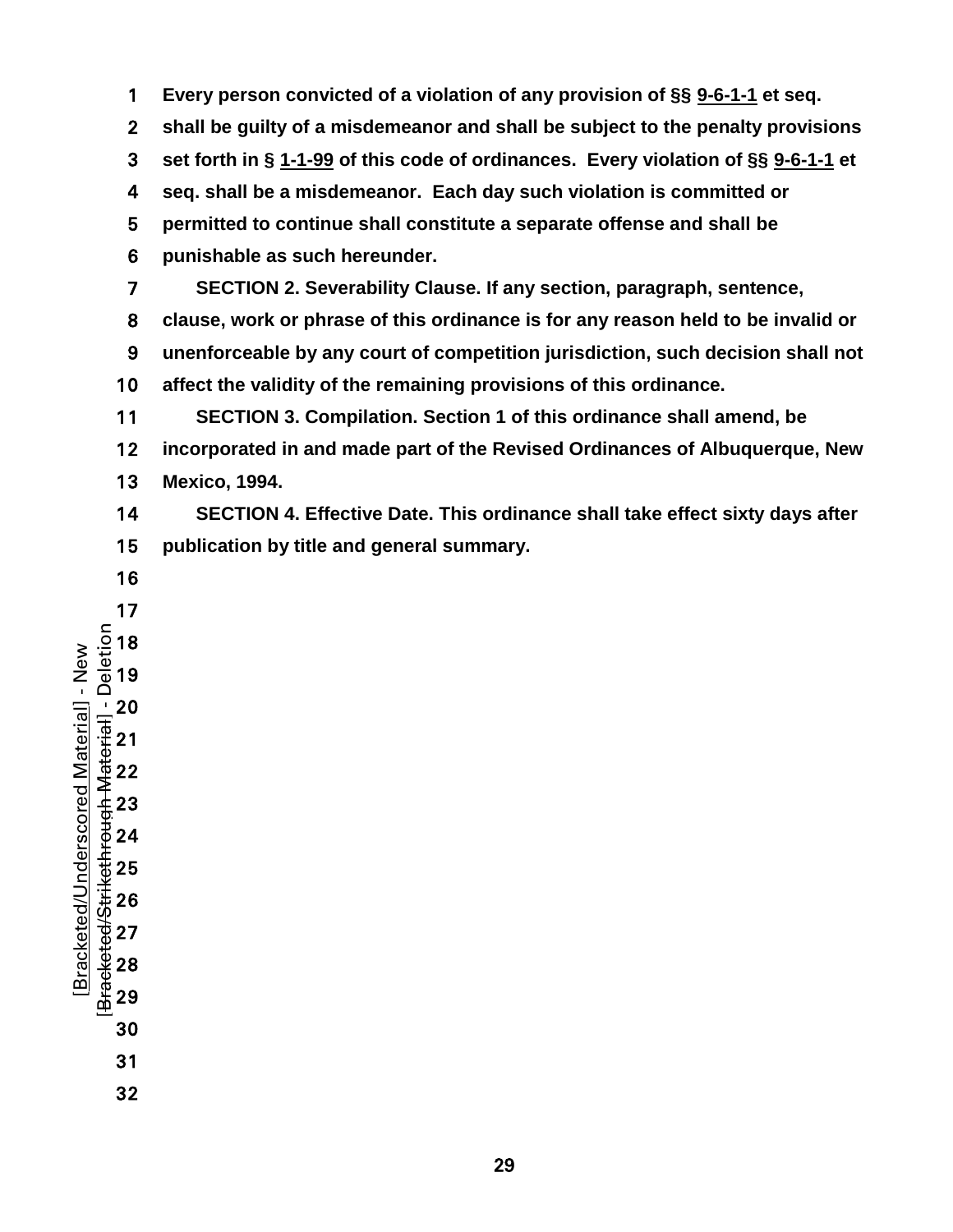

## **CITY OF ALBUQUERQUE Albuquerque, New Mexico** Office of the Mayor

## **INTER-OFFICE MEMORANDUM**

March 17, 2022

- TO: Isaac Benton, President, City Council
- Timothy M. Keller, Mayor  $\overline{\mathcal{K}}$ **FROM:**

**SUBJECT:** Proposed Revisions to Food Sanitation Ordinance and Retailer Meat Markets and Wholesalers Ordinance to Accommodate Legalized Cannabis Industry

The attached set of proposed ordinance revisions is intended to accommodate changing regulatory requirements pursuant to the legalization of recreational cannabis in New Mexico.

Amendments to the Food Sanitation Ordinance and the Retailers, Meat Markets and Wholesalers Ordinance will create new categories of permits that are specific to the manufacture and sale of edible cannabis products within the City's jurisdiction. In addition, these amendments are necessary to clarify that cannabis added to food products for human consumption will not be considered an adulterant as is stated in the Federal Food Code that the City of Albuquerque has adopted.

The following improvements are anticipated:

- Regulatory oversight of specific elements of the cannabis industry pertaining to edibles,  $\bullet$ not otherwise covered by State regulation
- Clarification of existing food ordinance applicability to the emerging cannabis industry  $\bullet$
- Improvement to compliance and permitting language to ensure that enforcement is  $\bullet$ consistent and straightforward

Mayor Timothy M. Keller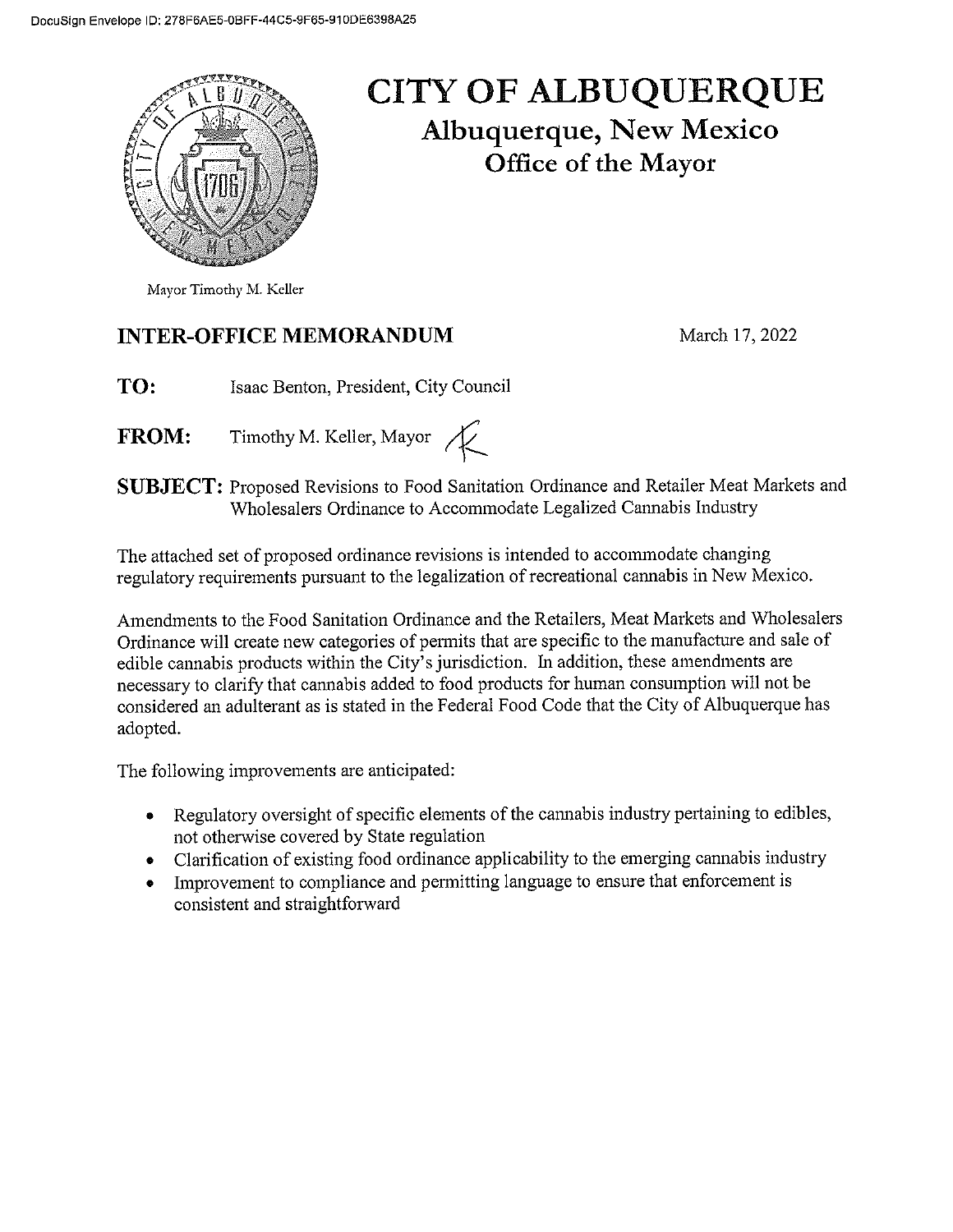Approved:

 $3|28|22$ 

Date Sarita Nair Chief Administrative Officer

Approved as to Legal Form:

DocuSigned by:

3/21/2022 | 5:33 PM MDT Lewin Morrow

Kevin A. Morrow Acting City Attorney

Date

Recommended:

-DocuSigned by: angel Martinez 3/21/2022 | 8:03 AM MDT 0419E54D40D Date

Angel Martinez Jr. Director, EHD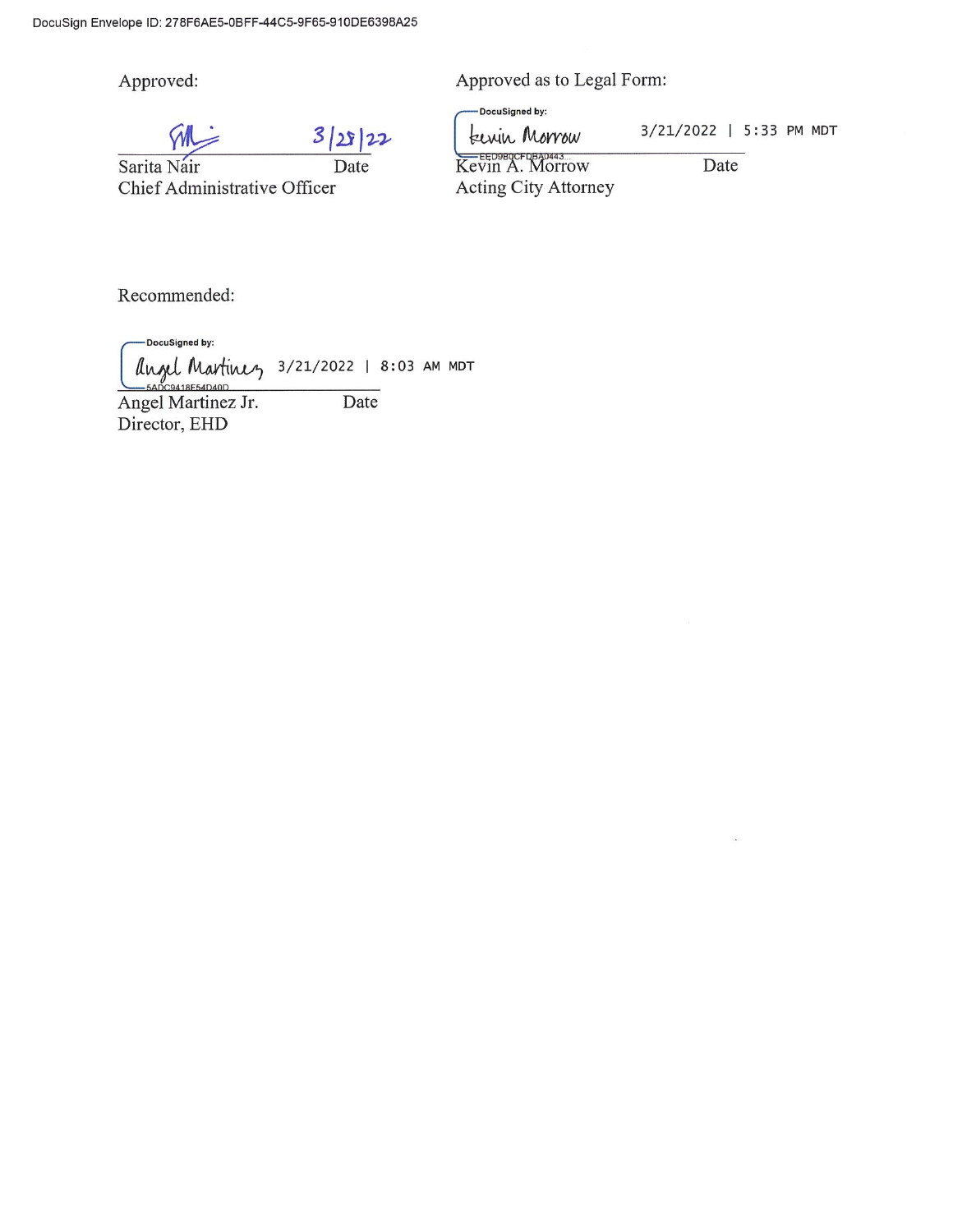### **Cover Analysis**

### 1. What is it?

Amendments to the Food Sanitation Ordinance and the Retailers, Meat Markets and Wholesalers Ordinance to accommodate legalized cannabis edibles in New Mexico

## 2. What will this piece of legislation do?

This legislation amends the existing ordinances to ensure that regulatory requirements are clear and consistent and will accommodate changes in regulation pursuant to legalized cannabis. New categories of food permits are also created that are specific to the emerging cannabis edibles industry.

## 3. Why is this project needed?

The City needs this legislation to ensure that existing food ordinance requirements do not interfere with the implementation of legalized recreational cannabis, especially in the edibles market, and to provide for safety considerations related to the manufacture and sale of cannabis products not otherwise covered under State regulation.

#### 4. How much will it cost and what is the funding source?

No new costs are anticipated as a direct result of this legislation; however, new enforcement resources will be required for the enforcement of all time, place and manner local regulations. These costs will be reflected in the proposed FY23 budget.

## 5. Is there a revenue source associated with this contract? If so, what level of income is projected?

The implementation of new local food permits that are specific to manufacture and sale of cannabis edibles is expected to generate some revenue; however, it is not yet possible to estimate the amount of this revenue as the interest in this type of industry is not yet established.